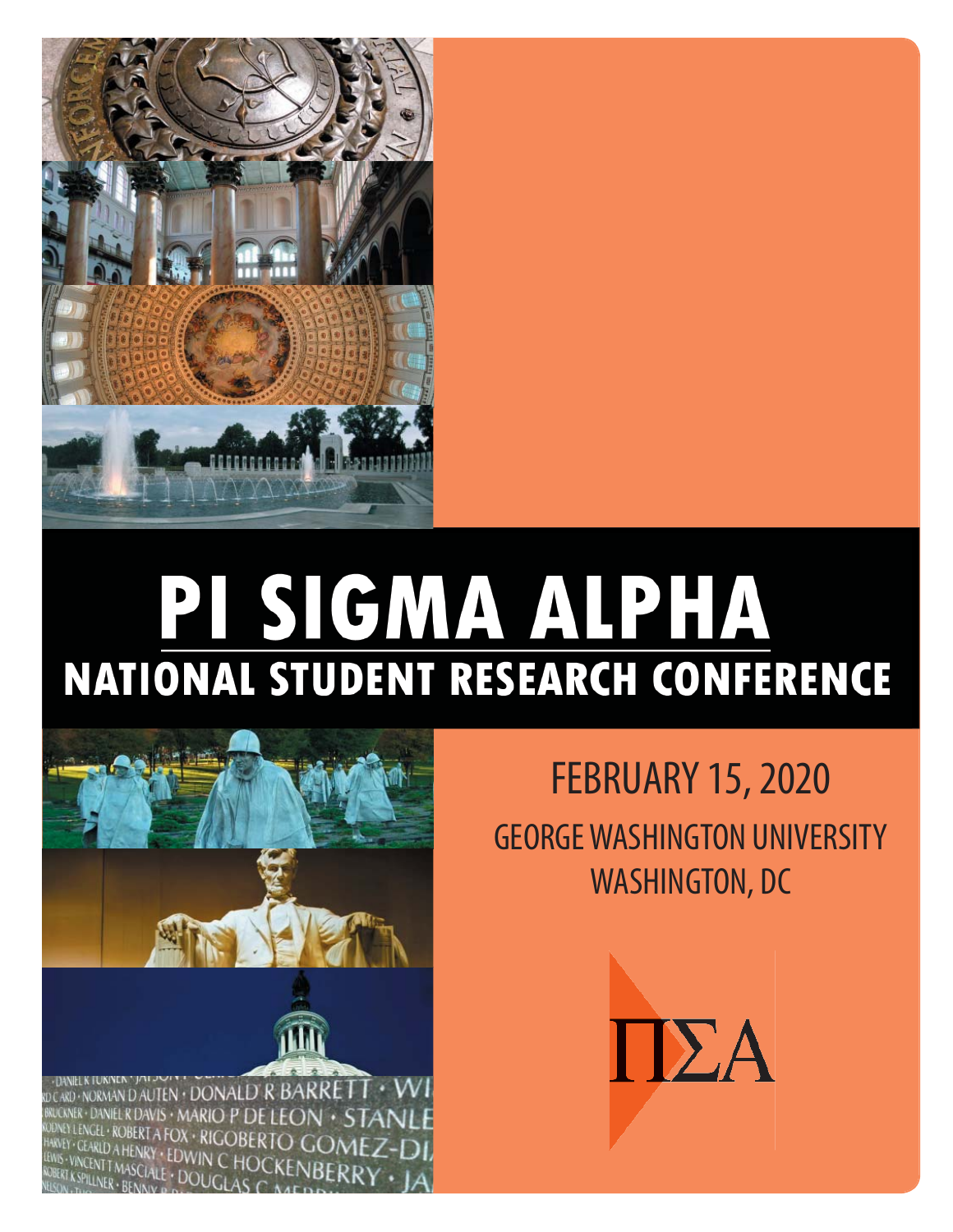## SPECIAL THANKS TO OUR GENEROUS SPONSORS

# The Graduate School of Political Management

THE GEORGE WASHINGTON UNIVERSITY







### **CAMBRIDGE NIVERSITY PRESS**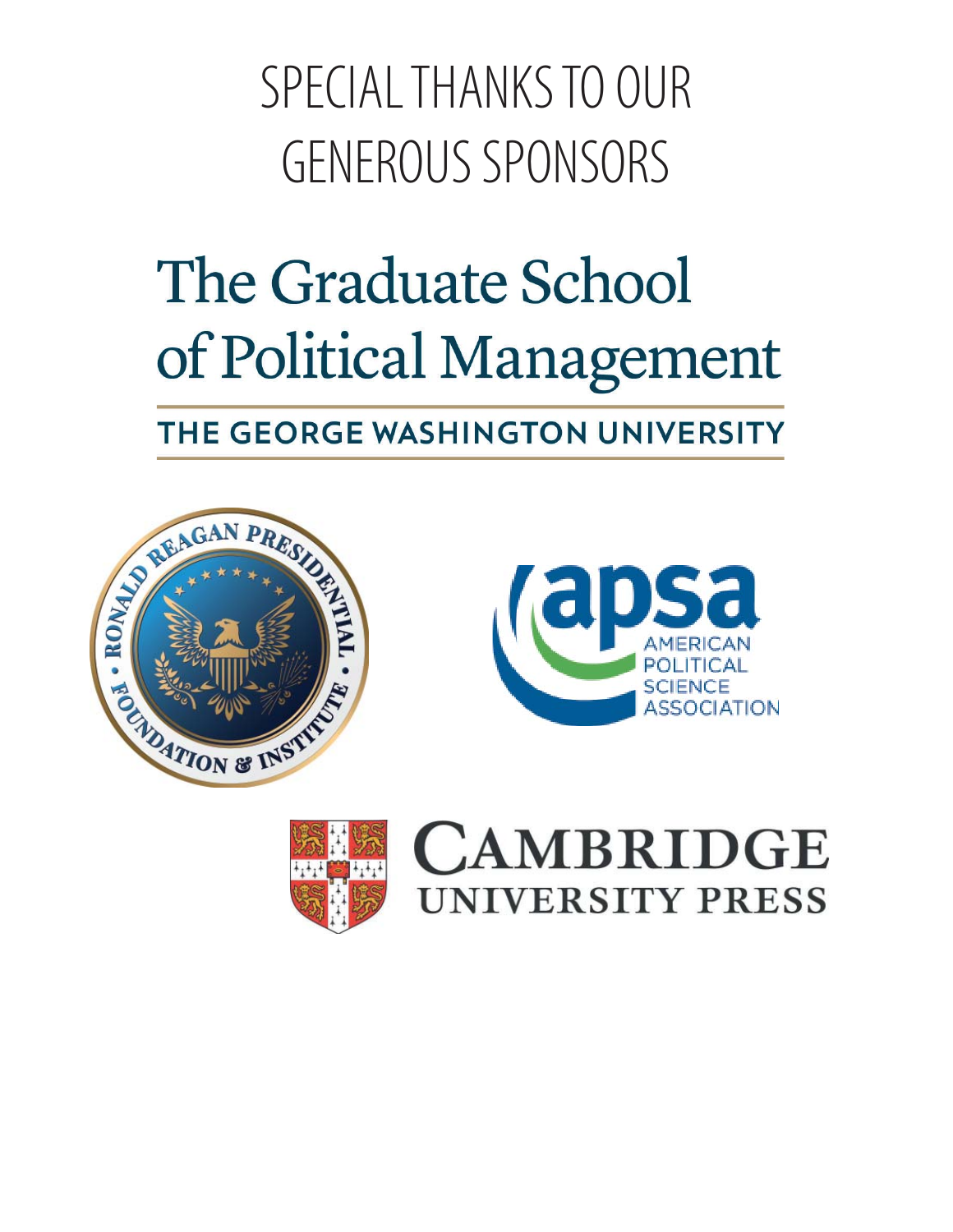#### **8:00 - 8:45am | Grand Ballroom, Marvin Center**

#### **Breakfast and Welcome**

Sean Twombly, Pi Sigma Alpha Executive Director Rosalee Clawson, Purdue University, Pi Sigma Alpha National President

#### **8:45am - 10:15am | MC 301 INTERNATIONAL RELATIONS/COMPARATIVE SESSION 1**

Chair/Discussant: Courtney Blackington, University of North Carolina, Chapel Hill

Testing Indian Democracy: The Fight for LGBTQ Equality in India *Tomas Lengel, University of Mary Washington*

The Weaponization of Trauma and Narrative Identity as a Political Tool: India's Shift to Exclusive Nationalism *Zeba Kokan, Purdue University* 

The Effects of Decriminalization of Prostitution on Human **Trafficking** *Francesca McCallister, Purdue University* 

How a Hedgehog Can Work with a Fox; LGBTQ+ Rights Progression in Botswana and Namibia *Matthew Solomon, Saint Anselm College*

#### **8:45am - 10:15am | MC 302 INTERNATIONAL RELATIONS/COMPARATIVE SESSION 2**

Chair/Discussant: EB Pertner, George Washington University

Post-Conflict State Building in Kosovo and Eastern Ukraine *Julia Hanley, University of Wisconsin, Milwaukee*

An Ideology of Convenience for Iranian Foreign Policy *Marc Maling, Temple University*

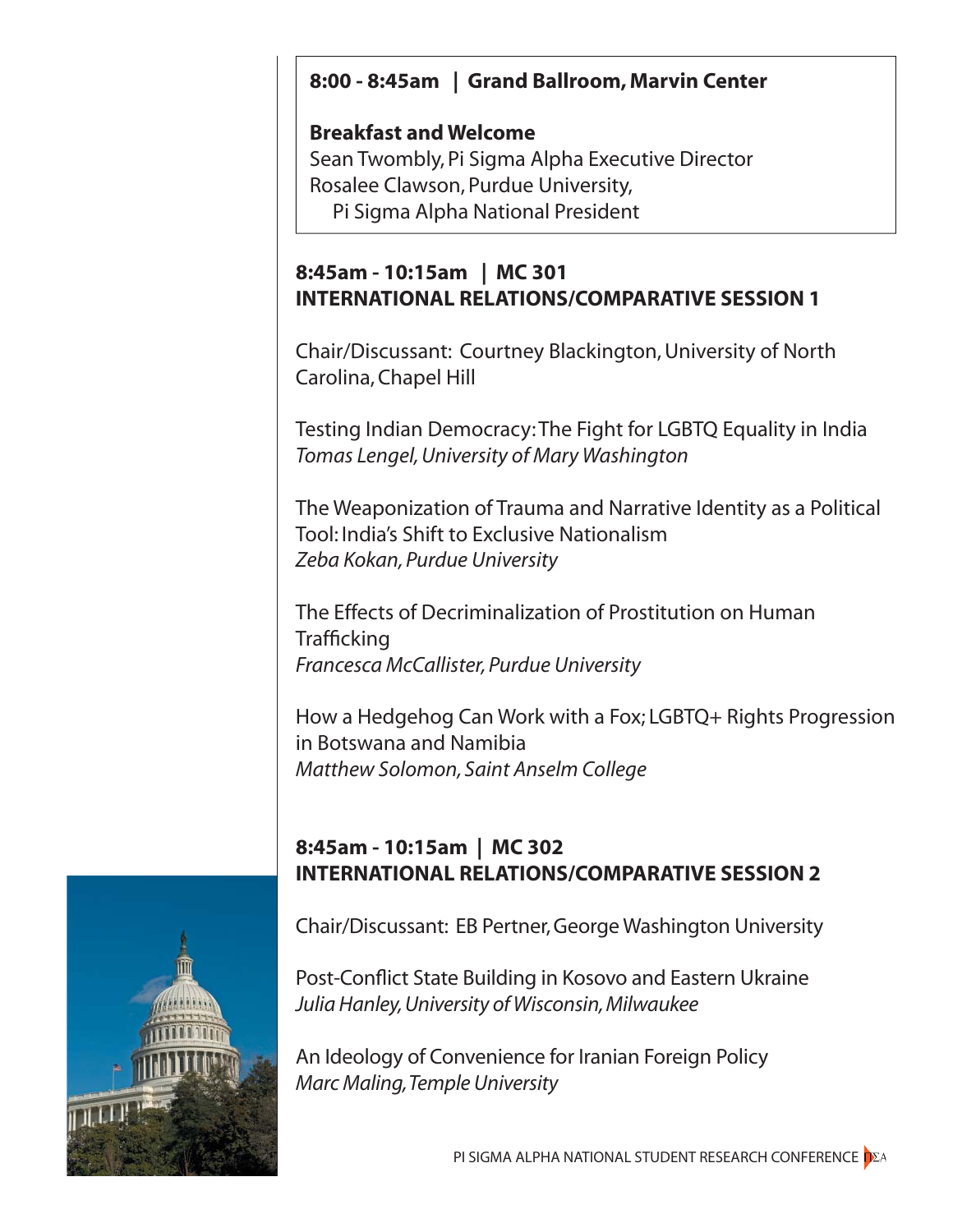US-Pakistan Relations & Pakistan's Religious Minorities: Deepening Disenchantment, 2008-2016 *Erin Jenkins, Elon University*

The Democratic Peace Theory and The State of Elective Governments *Sawyer Gilding, University of Wisconsin, Milwaukee*

#### **8:45am - 10:15am | MC 307 AMERICAN POLITICS SESSION 1**

Chair/Discussant: Cammie Bolin, Georgetown University

The Activist's Tale: Shifts in News Discourse Surrounding Handmaid Protests Over Time *Emily Provencher, Saint Anselm College*

The Glass Ceiling's Influence on Role Models *Shayla Sanders, Oakland University*

What Do You Think? An Analysis of Perceptions of Female Candidates for the U.S. House of Representatives *Ajay Gill, Oakland University*

Why Women Run: Motivation, Leadership, and Policy Impact *Abby Korb, Ripon College*

#### **8:45am - 10:15am | MC 308 AMERICAN POLITICS SESSION 2**

Chair/Discussant: Jessica Keefe, George Washington University

Mobilizing Youth Voter Participation: Influences from Electoral Processes and a New Generation of Congressional Candidates *Allyson Parco, California State University, Northridge*

Generational Attitudes Toward Climate Change *Kyle Peraino, Oakland University*

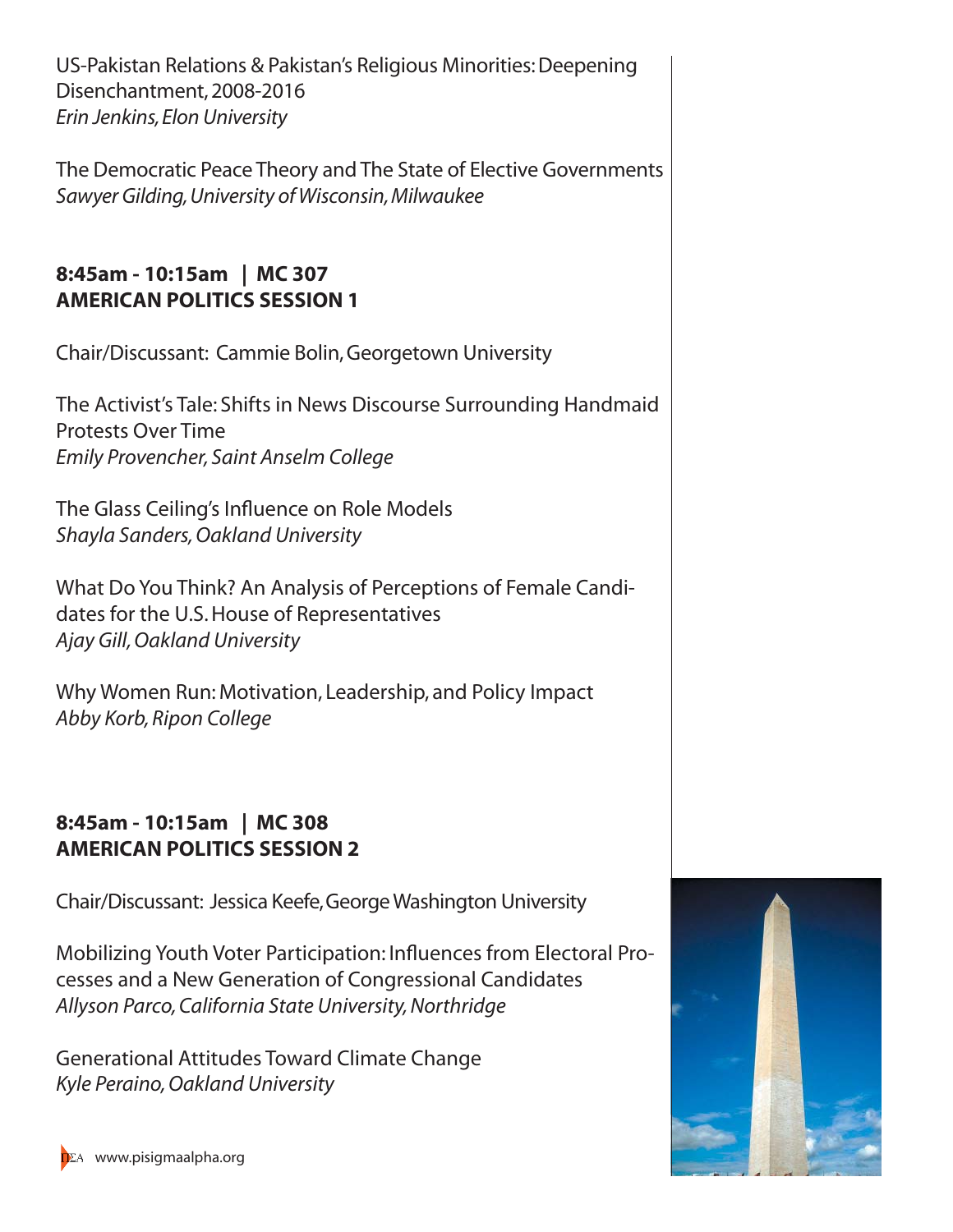Competing Concepts: The Impact of Differing Societal Values on Action to Address Climate Change in the United States *Alison Tinker, Westminster College*

#### **8:45am - 10:30am | MC 310 INTERNATIONAL RELATIONS/COMPARATIVE SESSION 3**

Chair/Discussant: Mark Berlin, George Washington University

Searching for Patterns in Aid Allocation to Post Civil War Countries *Francesca Bergeret, Mary Baldwin University*

The De-legitimization of the U.S. Hegemony: How the Multi-Polarity of the Global Spectrum Could Usher in a New Age of Globalization Adrian Ghainda, *New Jersey City University* Haydee Soriano, *New Jersey City University*

FDI and Intellectual Property Regimes *Andrea Bauer, Temple University*

The Future of the World Trade Organization: Did the WTO's Doha Development Round Have a Significant Impact on Global Trade? *Morgan Rowe, Temple University*

#### **8:45am - 10:30am | MC 311 PUBLIC POLICY SESSION 1**

Chair/Discussant: Abu Bakkar Siddique, George Mason University

Economic Development in Urban versus Rural New York State Opportunity Zones *William McCann, Union College* 

More than Subsistence: The Role of Economic Research in Setting the Federal Minimum Wage *Brady Ryan, Bentley University*

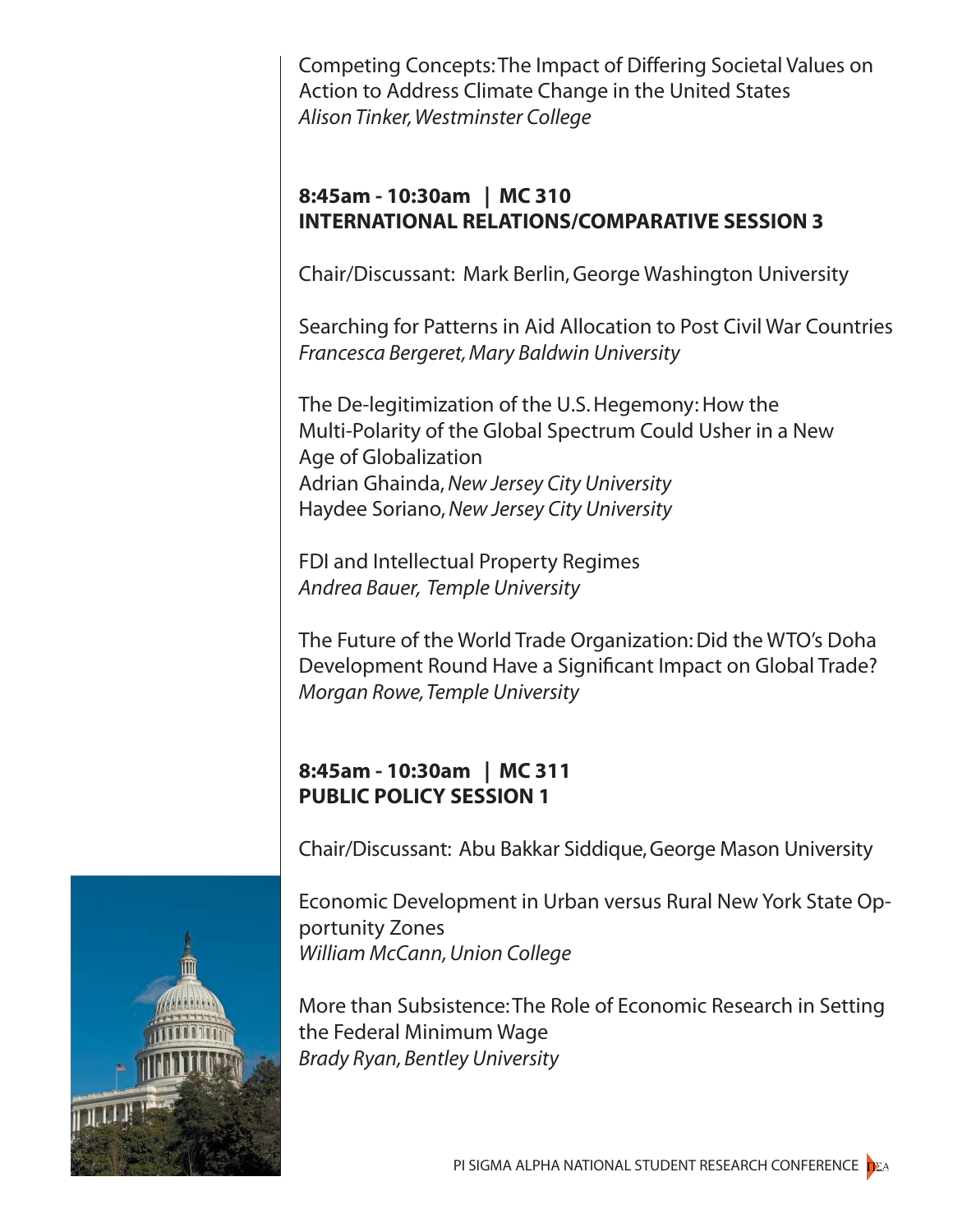The European Union's Big Bang: Investment Banking in a post-Brexit world *Grace Spoerner, Purdue University*

The Minimum Wage Index: The Wage Floor and Marginal Labor Production *Derek Caramella, Elmira College*

The Arbitration Clause: The New Form of Trial *Natalia Villegas, California State University, Chico*

#### **8:45am - 10:30am | MC 403 PUBLIC POLICY SESSION 2**

Chair/Discussant: Diliorah Arah, Howard University

The Opioid Epidemic: History and Stigmatization as an Impediment Towards Effective Policy Change *Emily Leibley, Lebanon Valley College*

Let's Talk About Drugs: The Main Factor Contributing to the Opioid Crisis and its Impact on Public Policy *Kaitlyn Reed, Lebanon Valley College*

Prison Farms and Prison Food Production: The New Form of Slavery? *Nicole Hall, University of South Florida*

Recidivism and Rehabilitation: Effectiveness of State Laws Regarding Prisoner Re-entry from 1991 to 2013 *Tiana Herring, University of North Carolina at Chapel Hill*

How to Defend Those Who Defend *Selma Newbill, University of Southern Mississippi*



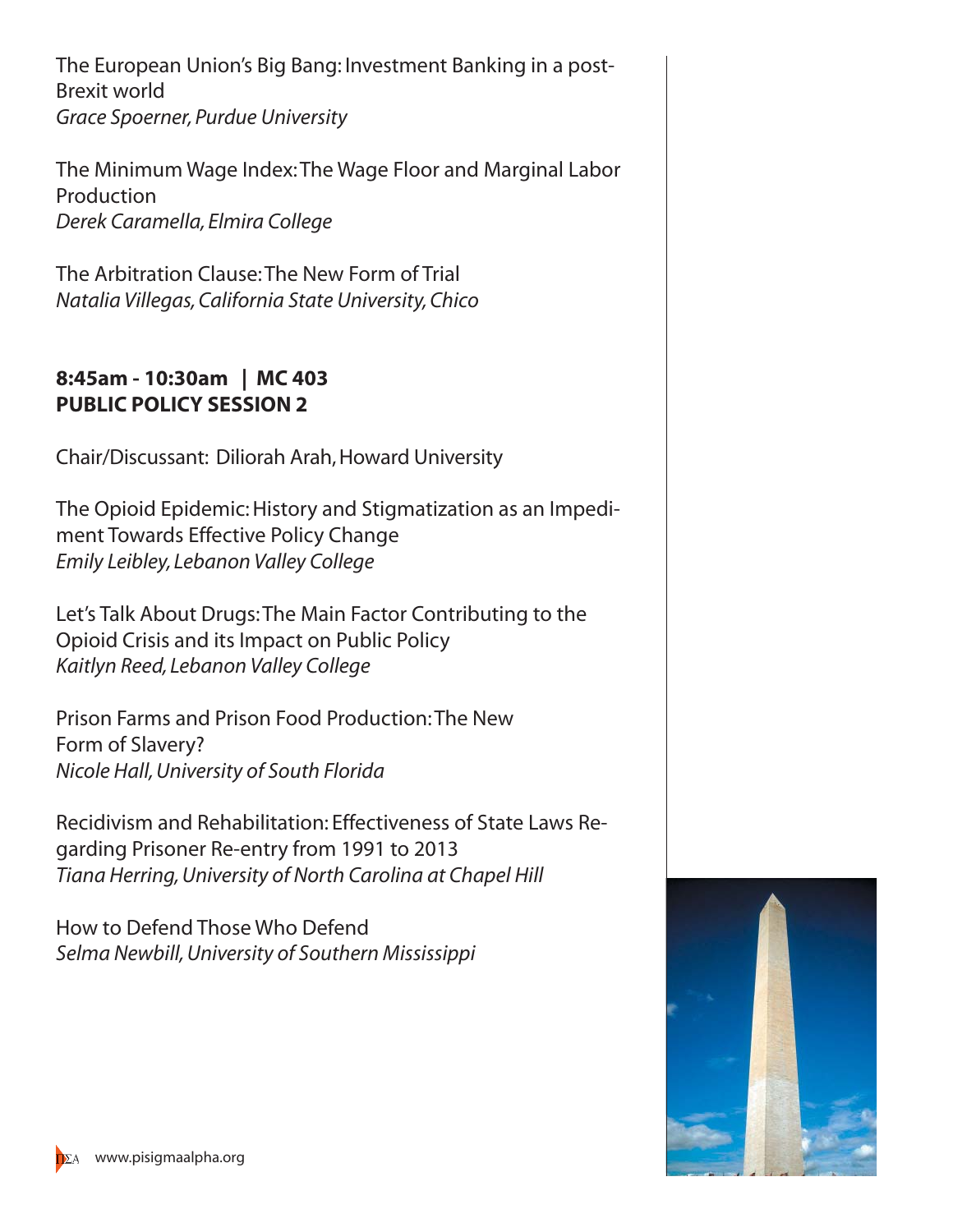#### **8:45am - 10:30am | MC 402-404 POLITICAL THEORY SESSION 1**

Chair/Discussant: Nicholas Luettke, George Washington University

The Role of Artificial Intelligence in a Decentralized Democracy *Sebastian Aranguibel, Florida International University*

Modern Applications of Machiavellian Thought to Contemporary Leadership Theory *Jakee Smith, University of Arkansas at Monticello*

Charismatic Authority Leaders in the United States: Explaining Charisma and Why It Matters in Today's Social and Political Environment *Jane Wiesenberg, Union College*

#### **10:45am - 12:15pm | MC 301 INTERNATIONAL RELATIONS/COMPARATIVE SESSION 4**

Chair/Discussant: EB Pertner, George Washington University

Global Warming and Cultural Norms: Case Studies from the Pacific *Christopher Verrill, Wake Forest University*

Who Said Money Can't Buy Everything? An Analysis of Market Ethics and the Commodification Debate *Sophie Brenits, University of Vermont* 

Authoritarianism and Environmental Policy Outcomes *Tate Volbrecht, Boise State University*

The United Nations and Environmental Conservation *Aidan Burling, University of Wisconsin, Milwaukee*

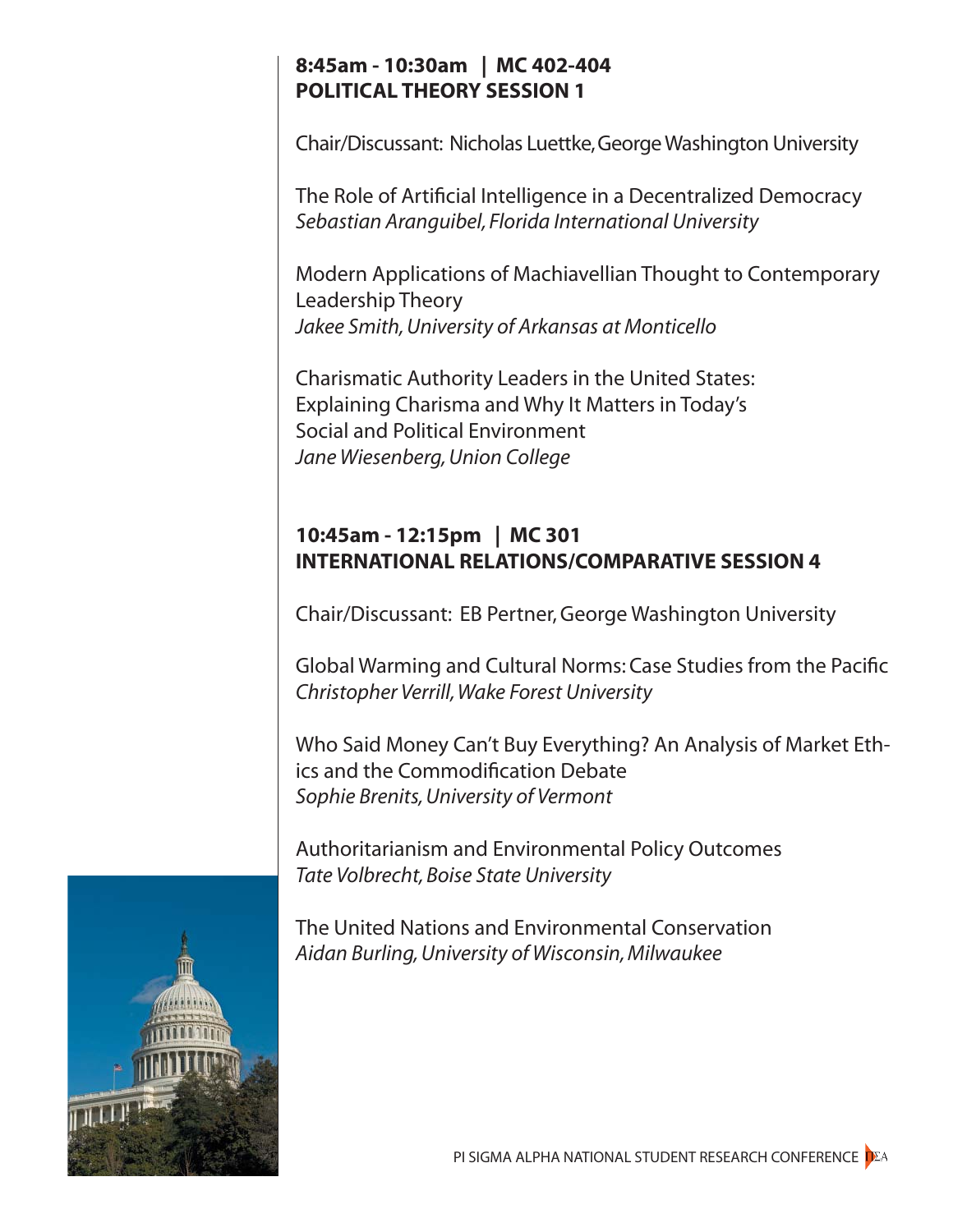#### **10:45am - 12:15pm | MC 302 INTERNATIONAL RELATIONS/COMPARATIVE SESSION 5**

Chair/Discussant: Courtney Blackington, University of North Carolina, Chapel Hill

Interviewer Gender Effects in the Afrobarometer Survey *Carla Garcia, University of Central Florida*

Feminist Engagement in Contentious Politics in Iran *Amna Butt, Temple University* 

Women's Impact in Foreign Policy *Bianca Palese, Elmira College*

Victimization of Bosnian Women in Post Conflict Discourse *Rebecca Jacobi, University of Mary Washington*

#### **10:45am - 12:15pm | MC 307 AMERICAN POLITICS SESSION 3**

Chair/Discussant: Jessica Keefe, George Washington University

Political Protest and Legislative Outcomes: How Targeting Specific Members of Congress Can Influence Legislative Action *Olivia Bloss, University of Kentucky*

Reporting on Mass Shootings: An Analysis of Emotional Language Used to Set the Scene *Sarah Johnson, Seton Hill University*

Individual Traits and Trust in Government *Sara Goodno, Bentley University*

Fearmongering: Uncovering United States' Politics *Morgan Rutkowski, Fort Lewis College*

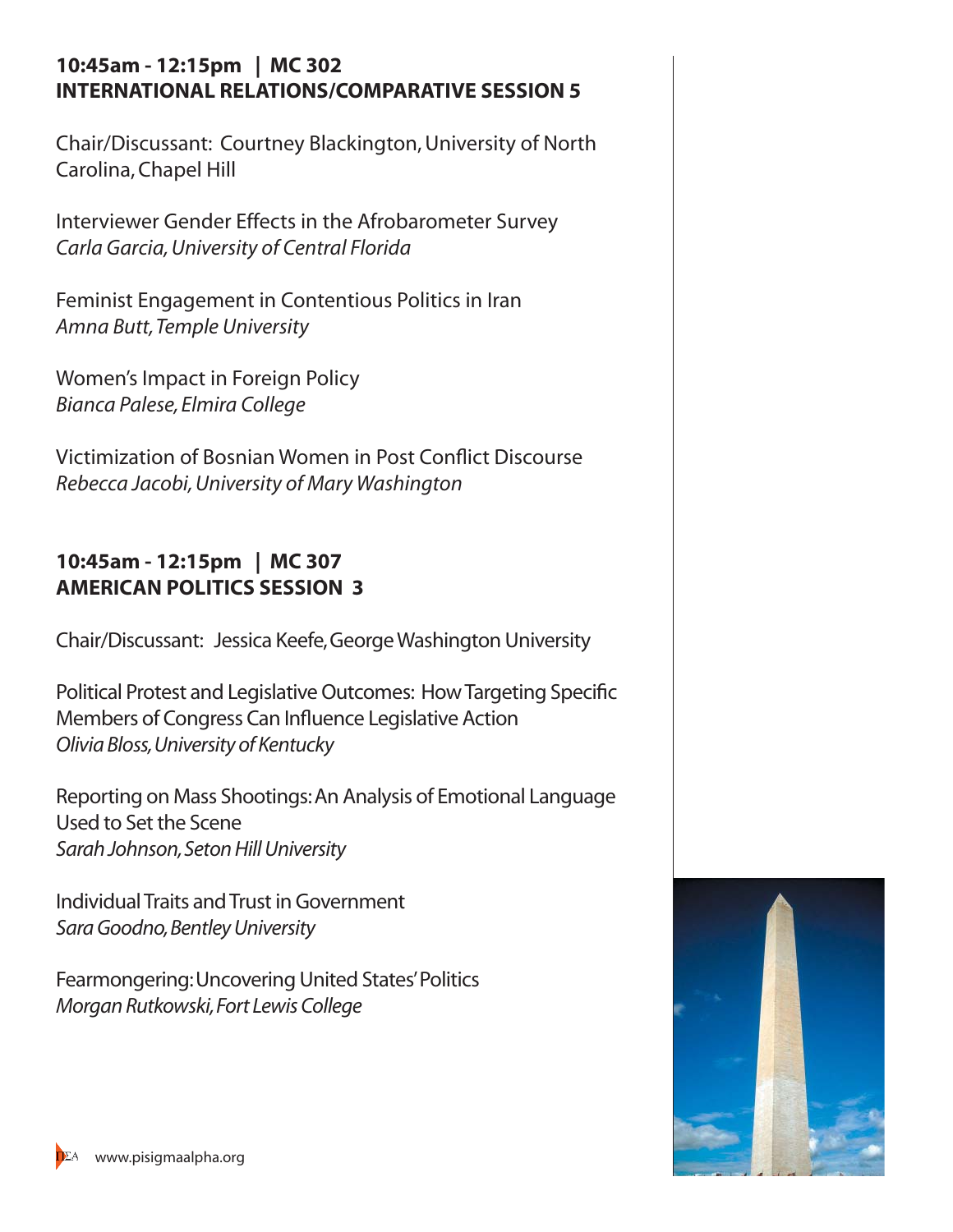#### **10:45am - 12:15pm | MC 308 AMERICAN POLITICS SESSION 4**

Chair/Discussant: Alexandra Kurtz, George Washington University

Presidential Power Reconsidered: A Contemporary Look at Neustadtian Bargaining *Jeremy Engel, University of Mary Washington*

Impeachment: A Look Into How Students View Impeachment and the President *Hannah Reid, Purdue University Mateo Ramirez, Purdue University Amanda Shie, Purdue University Emily Johnson, Purdue University*

Can It Get Any Worse?: Impeachment and Polarization in the **Congress** *Piper Horel, College of Charleston*

Towards a Theory of Active Prerogative: Executive Pardons and Rodney Reed's Case *Keera Annamaneni, Yale University*

#### **10:45am - 12:15pm | MC 310 AMERICAN POLITICS SESSION 5**

Chair/Discussant: Shannon McQueen, George Washington University

LGBTQ Rights—Why the Supreme Court Took the Wrong Approach in *Windsor Trueman Andrews-Gibson, University of Redlands*

The Disappearance of the Establishment Clause: How Religion has Surpassed Constitutional Authority in Regard to Women's Reproductive Rights *Zetta Hamersley, Fort Hays State University*

The Perspective of Chief Justice John Roberts *Luz Chavez-Gutierrez, University of Wisconsin, Milwaukee*



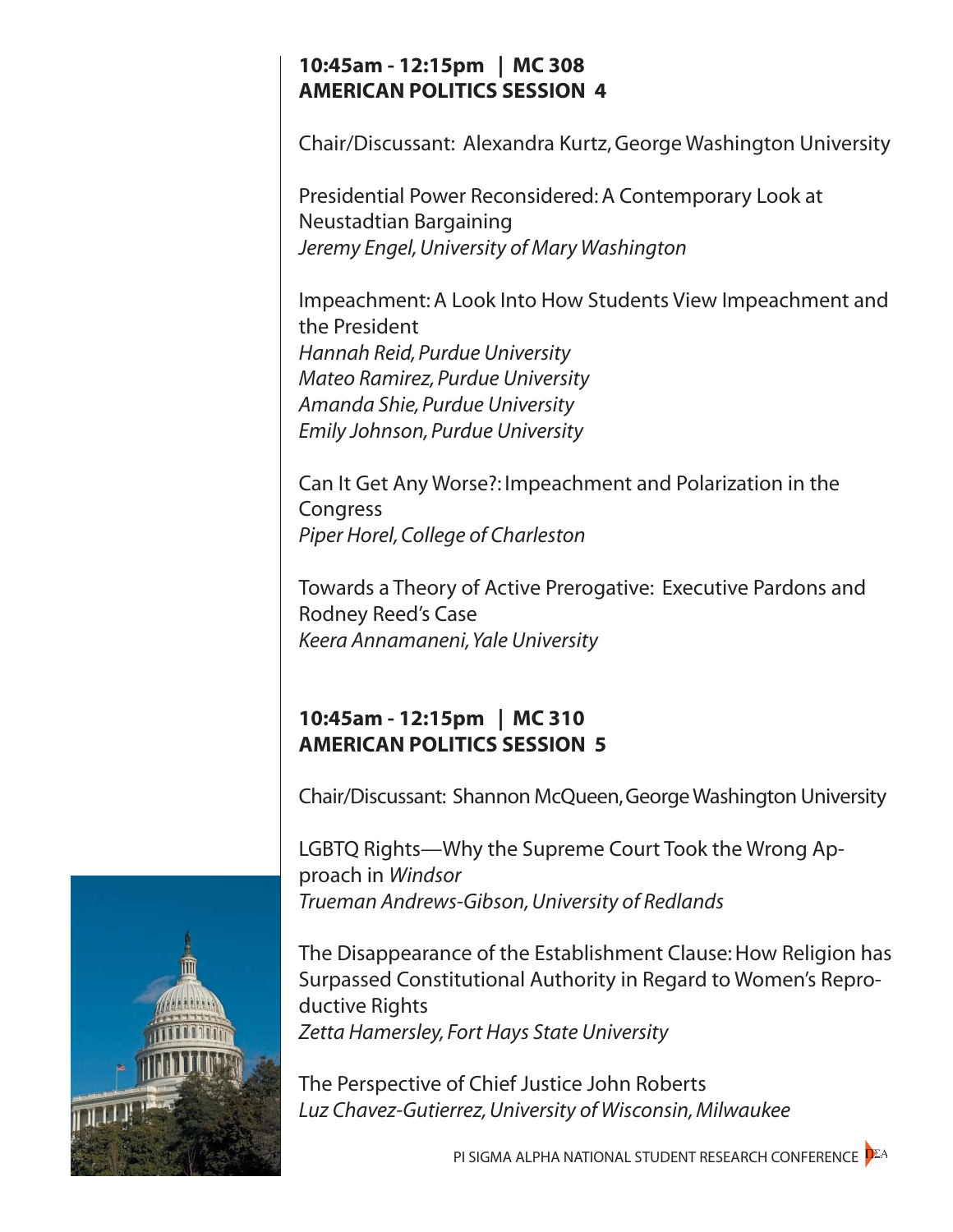The Thomas-Hill and Kavanaugh-Ford Hearings: Partisanship and Perceptions of Sexual Harassment and Sexual Assault from 1991- 2018 *Nicole Newman, College of Saint Benedict*

#### **10:45am - 12:15pm | MC 311 PUBLIC POLICY SESSION 3**

Chair/Discussant: Benjamin Fernandes, George Mason University

The Factors that Drive Support for Current and Future Space Exploration *Kayla Henneberry, Valdosta State University*

Capital Punishment and College Educated Individuals: How Do College Educated Men and Women in the United States View the Ultimate Punishment? *Lucas Dombroski, Nova Southeastern University*

The Aristotelian Essentialism in Deontological and Teleological Conceptions of Justice *Kris Nine, University of Vermont*

National Culture and Urban Resilience: A Case Study of Resilient Cities *Madison Cilk, University of Vermont*

#### **10:45am - 12:15pm | MC 403 INTERNATIONAL RELATIONS/COMPARATIVE SESSION 6**

Chair/Discussant: Mark Berlin, George Washington University

Stability in the Midst of Uncertainty: The Case of Argentina *Moataz Abdelrasoul, Youngstown State University*

Lessons from Bolivia: How the Country's Current Events are Affecting its Democracy *Eleni Gaqo, University of Wisconsin, Milwaukee*

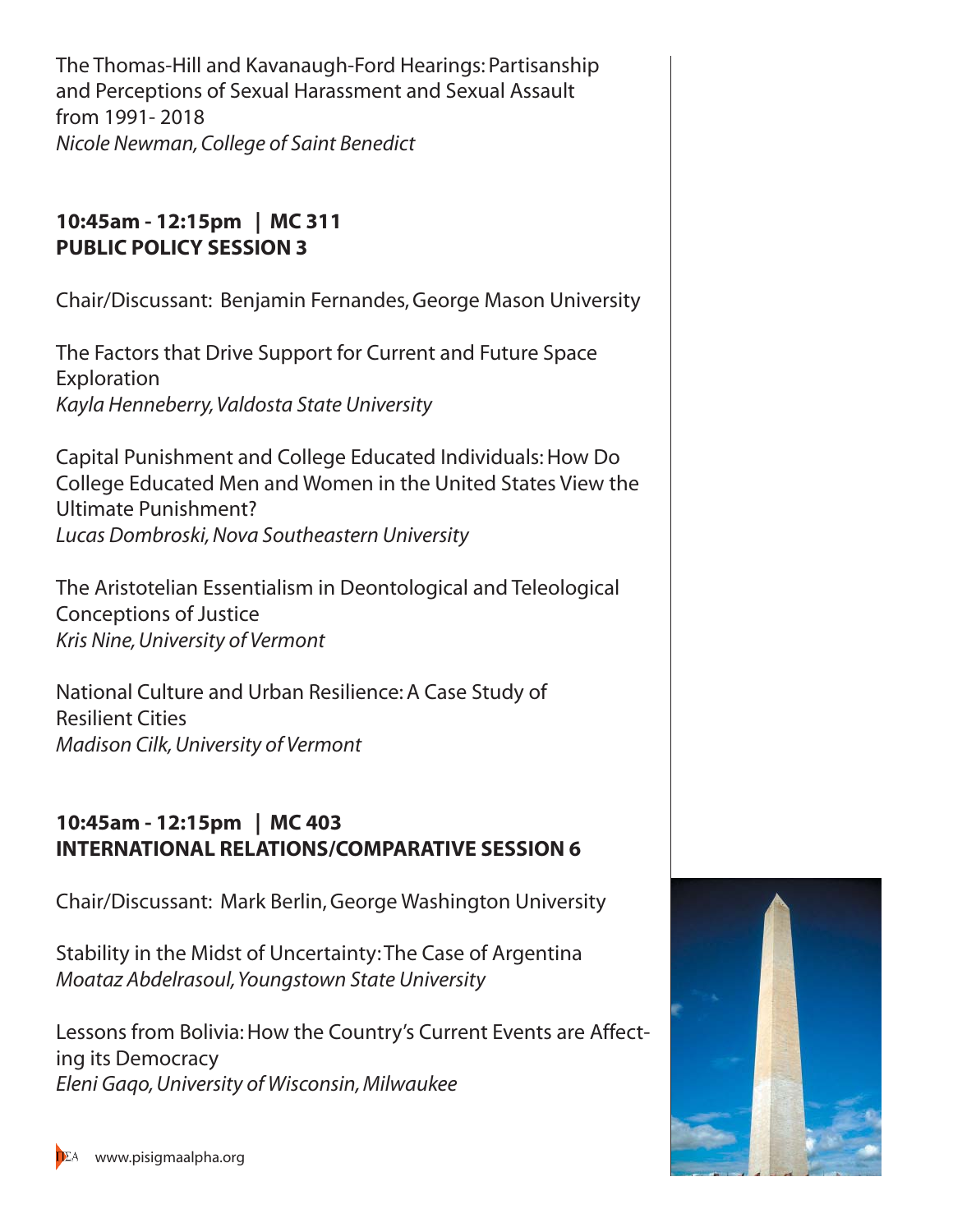Central Bank Independence & Developing Countries: Ecuador Case Study

*Annie Reisenwitz, Temple University*

Latin American Alignment Towards China Post-2000: Economic Partnership Understood Through Alignment Theory *Meagan Carmack, Drury University*

#### **12:15 - 1:45pm | Grand Ballroom Lunch & Speaker**

**Maya Rockeymoore Cummings** is president and CEO of Global Policy Solutions. After several stints in public service, including serving on the staff of the House Ways and Means Committee, as chief of staff for Congressman Charles Rangel (D-NY), and as vice president of research and programs at the Congressional Black Caucus Foundation, she served as chairwoman of the Maryland Democratic Party. She is a member of Pi Sigma



Alpha from her undergraduate days at Prairie View A&M University and earned a PhD in political science from Purdue University.

#### **Lunch sponsored by the American Political Science Association**

#### **2:00 - 3:30pm | MC 301 AMERICAN POLITICS SESSION 6**

Chair/Discussant: Shannon McQueen, George Washington University

How Do Youth Use Snapchat for Political Purposes and What are the Ties between this use and Civic Engagement? *Jonathon Smith, Baldwin Wallace University*

The Talk of 2016: Examining Speech Patterns of the Modern Day **Electorate** *Lauren Perez, University of Mary Washington*

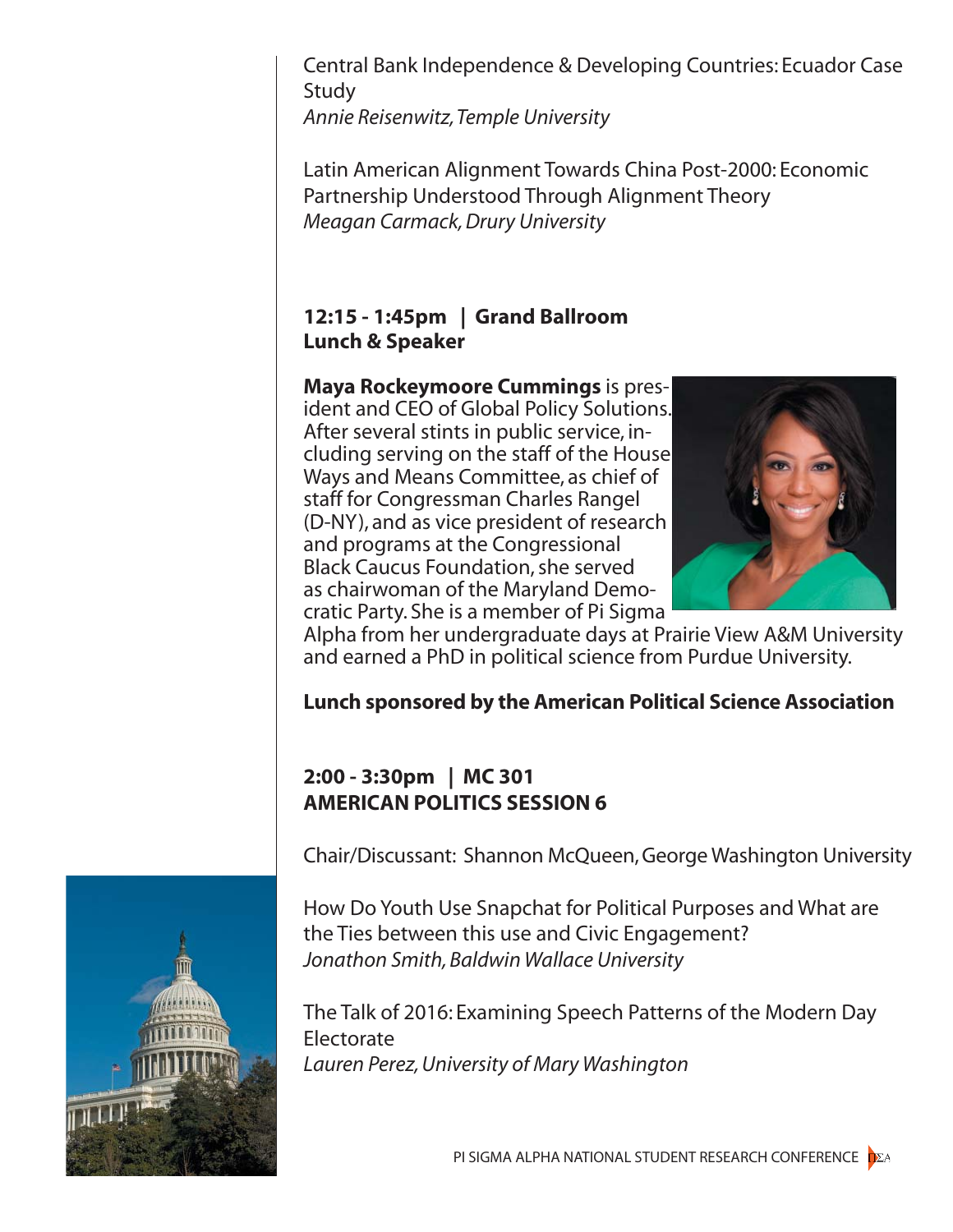Defining What is Political and Why It Matters *Annie Jarman, Brigham Young University*

Attack Advertisements, Subliminal Messaging, and their Effect on Voter Decision Making *Adam Horey, Elmira College*

#### **2:00 - 3:30pm | MC 302 INTERNATIONAL RELATIONS/COMPARATIVE SESSION 7**

Chair/Discussant: Josiah Augustine, George Washington University

Immigration and the Promise of Democracy: How Democratic States Respond to Immigrants and Define Citizenship *Natalie Hanson-Ross, California State University, Chico*

Policy Implications of the New Refugee Regime *Alessandra Restifo, Temple University*

International Neighbor Relations: Role on Domestic Immigration Policy Restrictiveness *Candela Arias Perez, University of Kentucky*

#### **2:00 - 3:30pm | MC 307 PUBLIC POLICY SESSION 4**

Chair/Discussant: Kelly Rolfes-Haase, Georgetown University

The Relationship Between Percentage of DACA Recipients & Support for Immigration Reform: A State by State Analysis *Alexis Benitez, East Central University*

Trump v. Hawaii *Noah Logan, Lebanon Valley College* 

Joseph Carens and Trump's Immigration *Samantha Fritz, Youngstown State University*

Attitudes Towards Accessible Healthcare for Undocumented People in Michigan *Ella Lauer, Oakland University*



**DEA** www.pisigmaalpha.org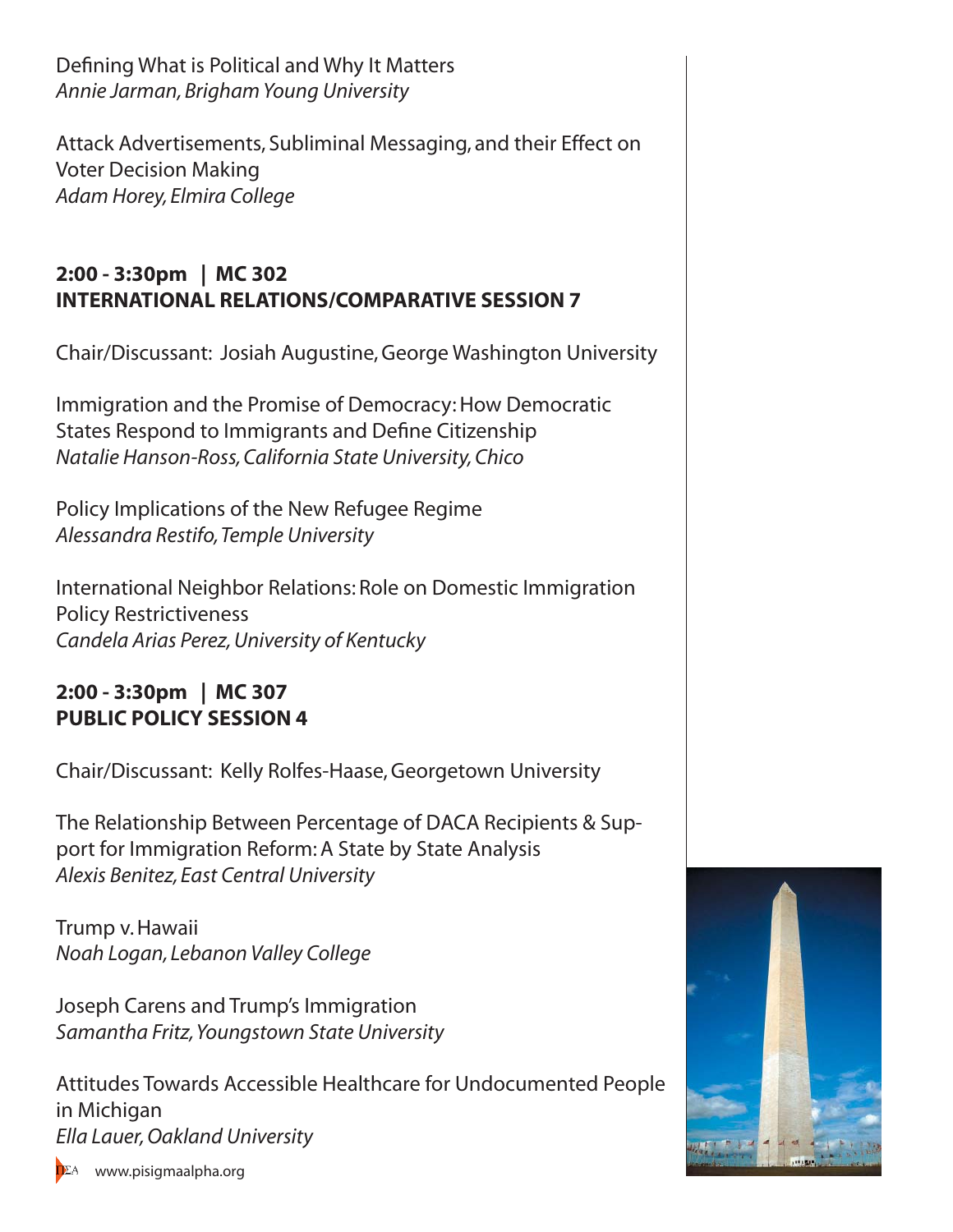#### **2:00 - 3:30pm | MC 308 AMERICAN POLITICS SESSION 7**

Chair/Discussant: Alexandra Kurtz, George Washington University

Education about the Constitution in Virginia High Schools *Zachary Handlin, University of Mary Washington*

Debate Education and Student Success: Evidence from Propensity Score-Matching *Nathaniel Sweet, University of South Florida*

No (Black) Child Left Behind *Tamia Baker-Johnson, Mary Baldwin University* 

The South Will Write Again: Drawing (and Redrawing) the Boundaries of the American South Through its Literature *Katherine Sittenauer, Drury University*

#### **2:00 - 3:30pm | MC 311 INTERNATIONAL RELATIONS/COMPARATIVE SESSION 8**

Chair/Discussant: Andrew Szarejko, Georgetown University

The Viability of Peace in Interstate and Intrastate Conflicts: An Analysis on Approaches to Conflict Resolution *Hannah Yingst, University of Alabama at Birmingham Anna Presnall, University of Alabama at Birmingham Sadie Jones, University of Alabama at Birmingham*

Genocide, Ethnic Cleansing, and the World- What Will Happen in South Sudan? *Curtis Newton, University of New Hampshire*

Identities Molded from Sand into Diamonds: An Analysis of Identity Mobilization and Development in the Western Sahara *Sarrah Chouiakh, Saint Anselm College*

Is the United Nations a Helping Hand or Roadblock when Dealing with International Conflict? *Isaiah Garcia, University of Wisconsin, Milwaukee*

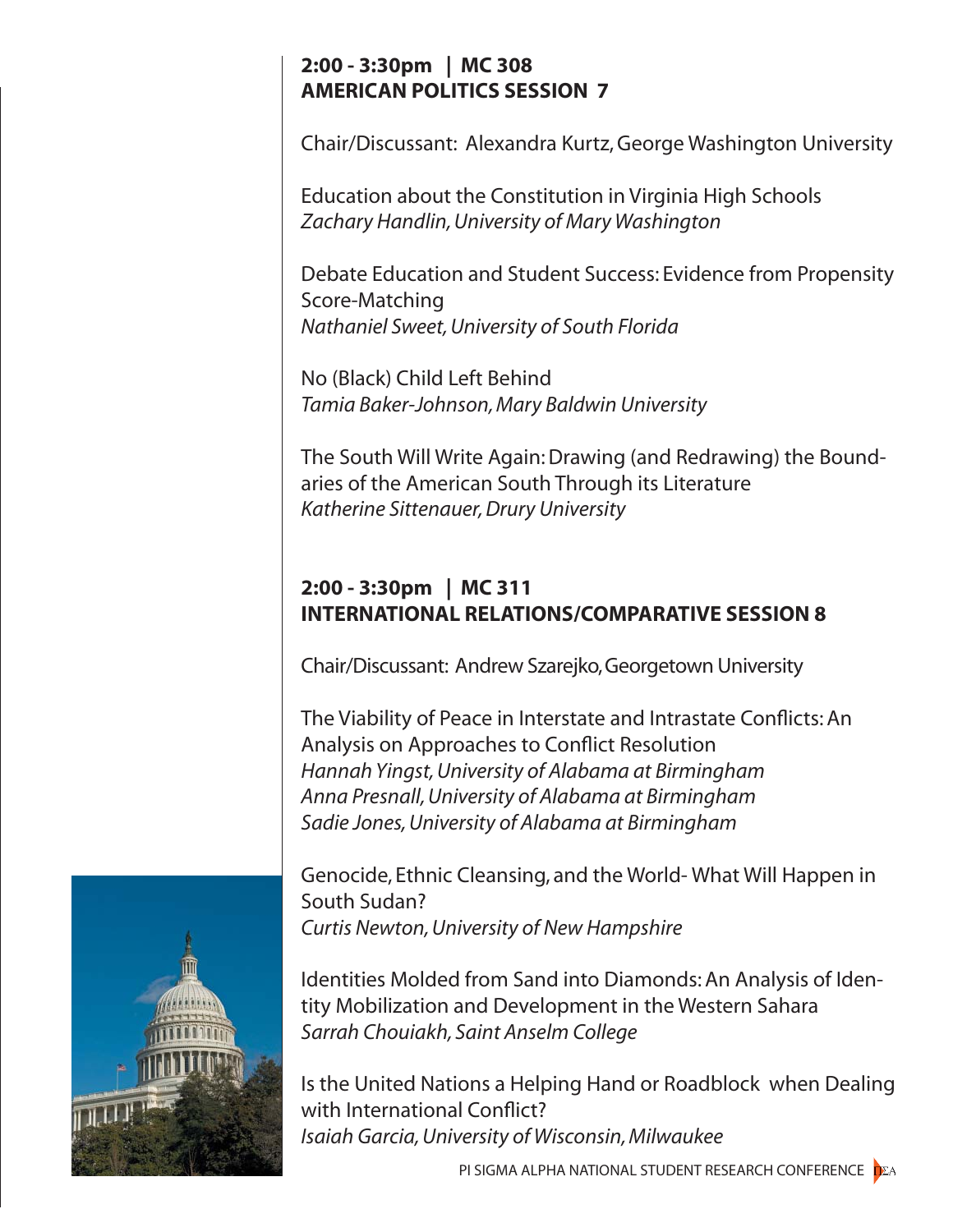#### **2:00 - 3:30pm | MC 310 POLITICAL THEORY SESSION 2**

Chair/Discussant: Courtney Kayser, George Mason University

Simultaneous No-fault Just Cause: Mistaken Pre-emptive War *Jacob Tomory, Youngstown State University*

The Benefits of Living in the City: The Links among Urbanization, Toilet Access, and the Education of Girls in Africa *Jeffrey Shafer, East Central University*

Through the Lens of Tolerance: Group Affect and Attitudes Towards Civil Liberties *Warisha Aslam, Purdue University*

The Early Stages of Democratization in Elizabethan England: Gender, Legitimacy and Elite Distrust of Elizabeth I *Rebecca Shea, Saint Anselm College*

The Political Thought of the UAE Founding *Gurgen Tadevosyan, New York University*

#### **2:00 - 3:30pm | MC 402-404 INTERNATIONAL RELATIONS/COMPARATIVE SESSION 9**

Chair/Discussant: Samer Anabtawi, George Washington University

Nightmares and Daydreams: Challenges Facing the Chinese Dream *Kyle Lehmann, University of Mary Washington*

European Democracy in Decline: The Rise of Populism *Robert Herold II, Boise State University*

Policy Memorandum on Brexit *Harrison Hemminghaus, The Citadel*



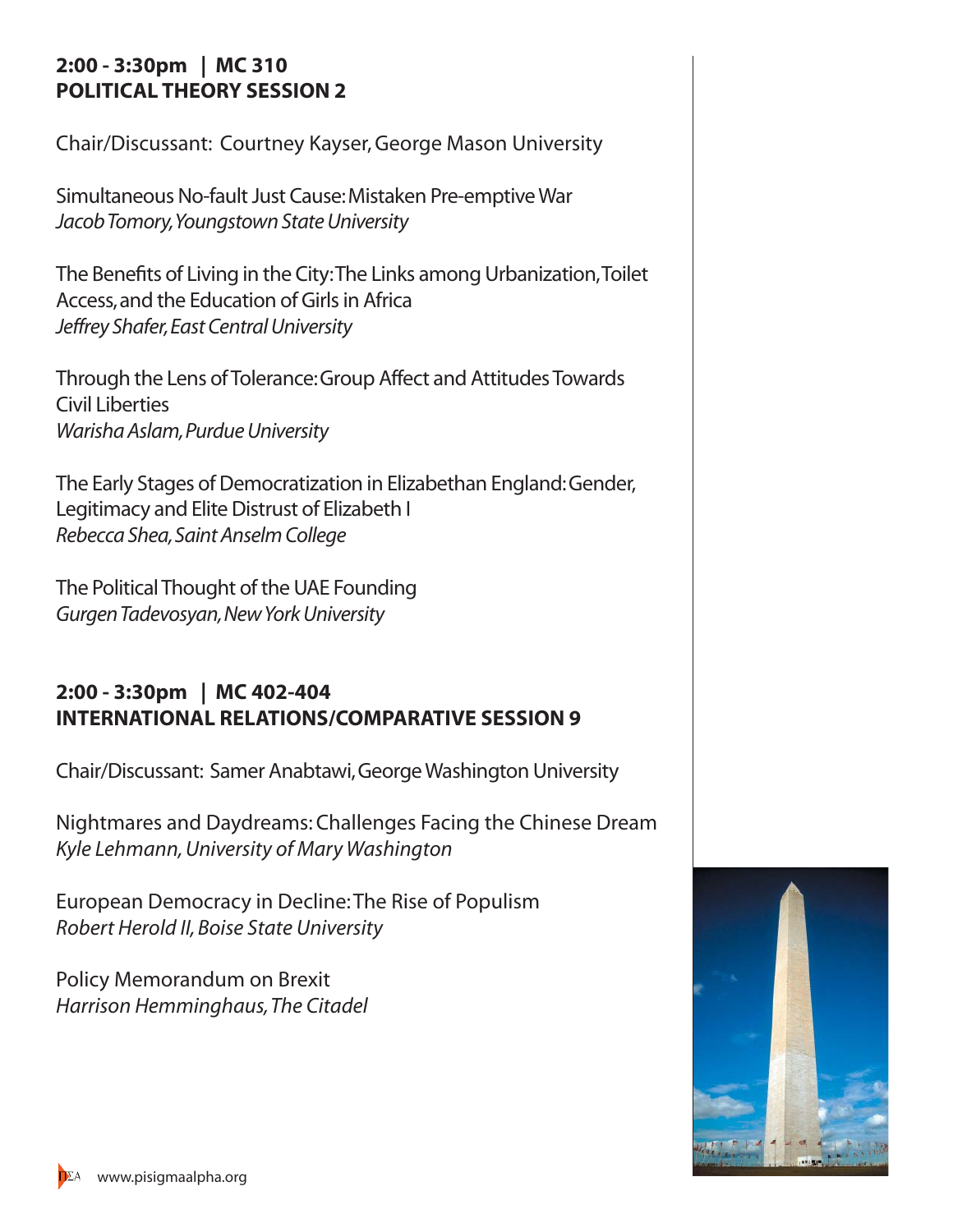#### **3:45 - 5:30pm | MC 301 INTERNATIONAL RELATIONS/COMPARATIVE SESSION 10**

Chair/Discussant: Andrew Szarejko, Georgetown University

Battling the Contagion: The Salafi -Jihadist Threat & Countering the Ideology *Muhammad Khan, DePaul University*

Revised Protocols for CIA/Military Drone Operations *Maryum Qasim, Connecticut College*

Orientalism in America: A Post 9/11 Analysis of the Theory's Relevance *Belen Rodriguez, Florida International University*

#### **3:45 - 5:30pm | MC 302 INTERNATIONAL RELATIONS/COMPARATIVE SESSION 11**

Chair/Discussant: Josiah Augustine, George Washington University

Regional Luck: Explaining Variation in the Effectiveness of Western Aid through Linkage and Leverage *Christina Walker, Oakland University*

Exploring Corruption in Post-communist States *Danylo Leshchyshyn, University of Maryland, Baltimore County*

Chinese Use of the AIIB to Achieve Policy Goals *Isabel Wallace, St. Olaf College*

I-Change, You Change, We All Change Policy? E-Petition Platforms in the Republic of Georgia *Elizabeth Sutterlin, College of William & Mary Elizabeth Miller, College of William & Mary*

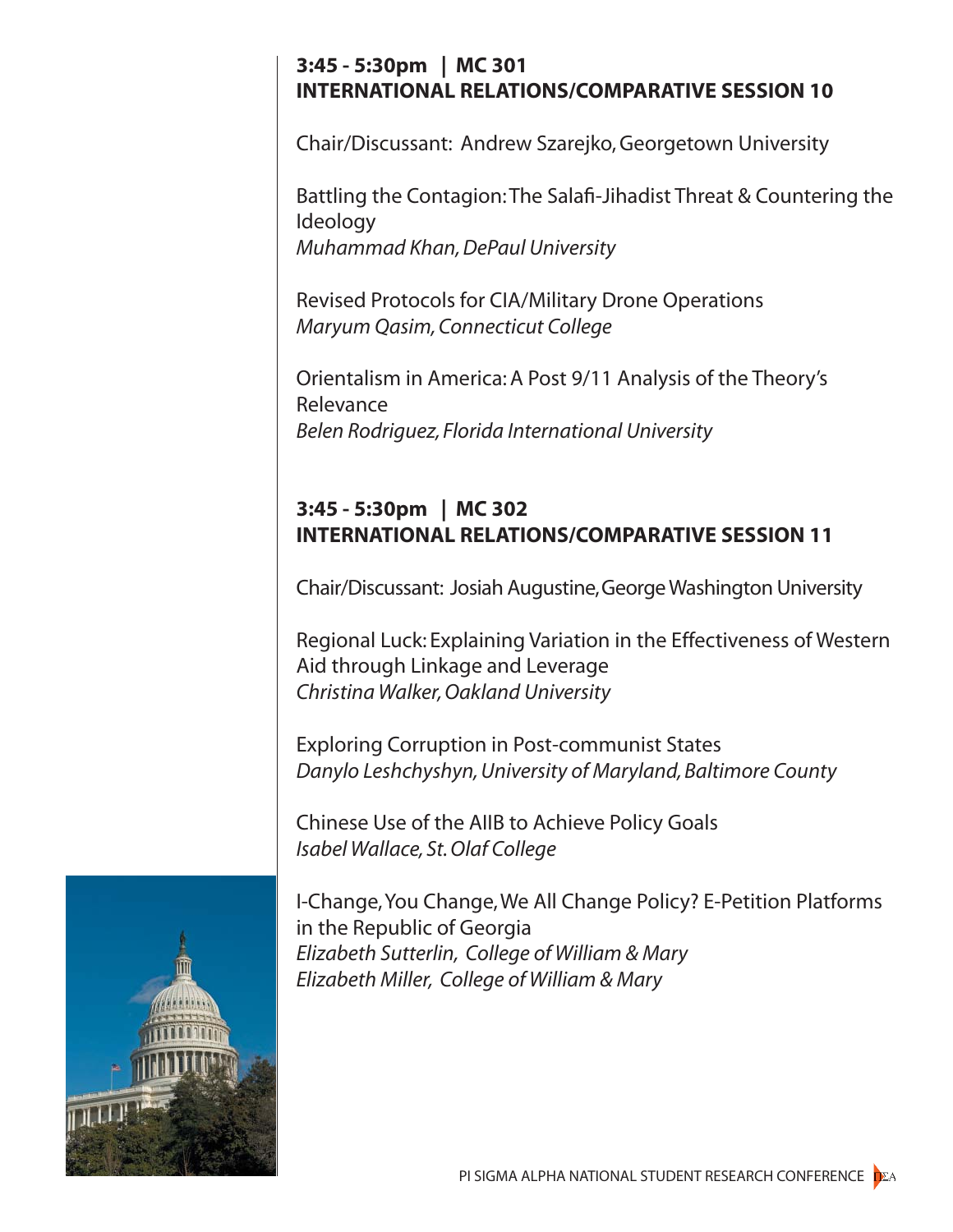#### **3:45 - 5:30pm | MC 307 AMERICAN POLITICS SESSION 8**

Chair/Discussant: Kelly Rolfes-Haase, Georgetown University

Analyzing The Rise of Latina Activism in Florida *Beatriz Zafra, University of South Florida*

Motivated Reasoning and Political Decision Making *Elizabeth Baughman, DePaul University*

The Impact of Race on Voting Colleen Dietz, Bellarmine University *Anna Nars, Bellarmine University*

How Jews Vote: Examining Demographic, Religious, and Cultural Explanations of American Jewish Political Behavior *Naomi Forman-Katz, Smith College*

#### **3:45 - 5:30pm | MC 308 POLITICAL THEORY SESSION 3**

Chair/Discussant: Nicholas Luettke, George Washington University

What makes people engage in political behaviors? *Abigail Hill, Bentley University*

Body as Boundary *Makayla Salas, University of Vermont*

Justice Beyond Gender: Revisionist Conceptions of the Family in Liberal Thought *Kacy Lane, University of Vermont*

Can you have your Cake and Eat it Too? Finding a Middle Ground in the Masterpiece Cakeshop Case *Christine Hysell, University of Redlands*



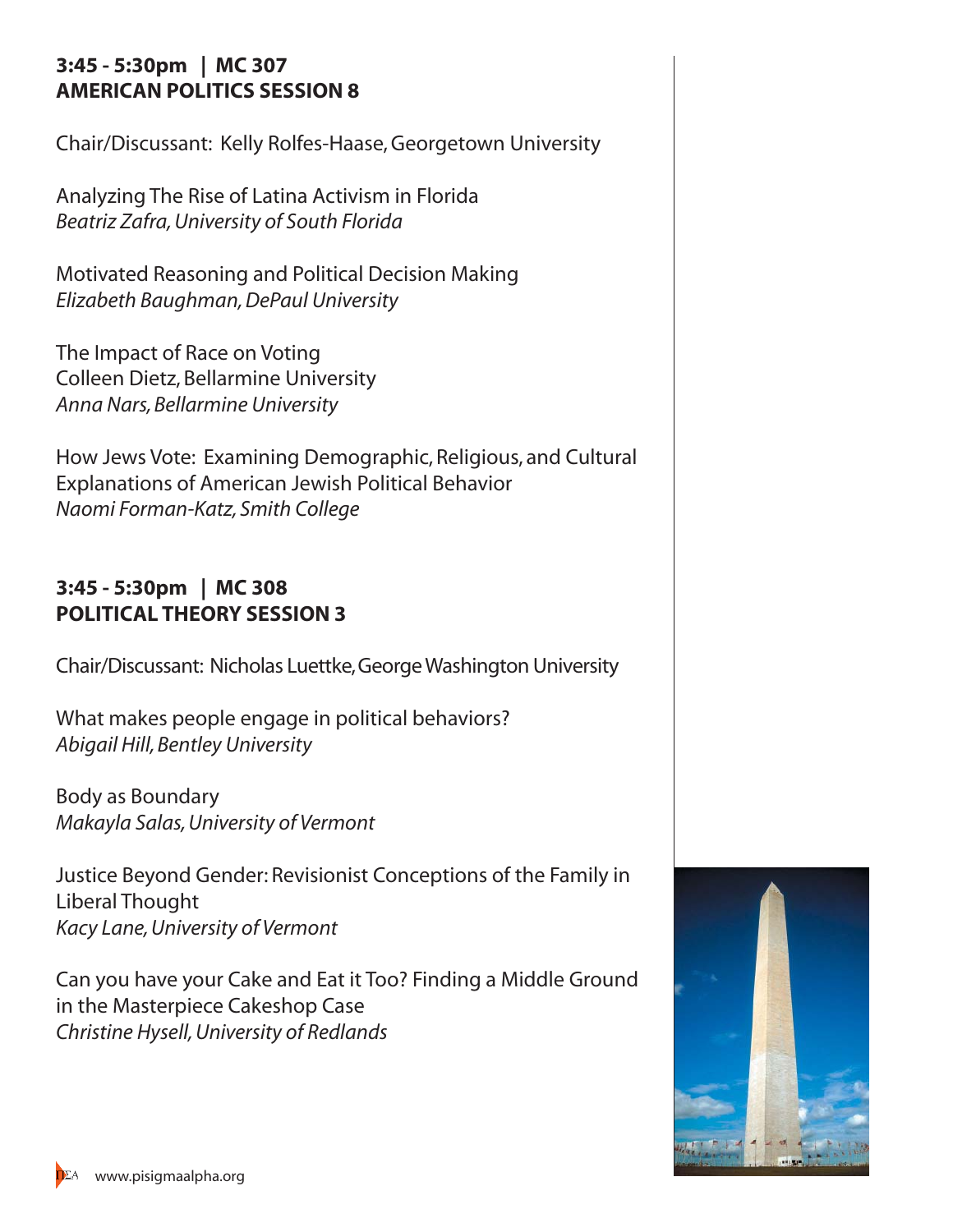#### **3:45 - 5:30pm | MC 310 AMERICAN POLITICS SESSION 9**

Chair/Discussant: Daniel Ziebarth, George Washington University

Open Secrets: A Look into the Staffers of the 2019 Michigan House of Representatives *Johnathon Wertheimer, Oakland University*

Political Polling: Misleading or Misunderstood *Hannah Ray, Ohio Northern University*

The Effects of the Electoral College on Representation and Voter **Turnout** *Ruth Herman, East Central University*

An irrational working-class in America and its effects on political representation *Brandon Lamberty, Temple University*

#### **3:45 - 5:30pm | MC 311 PUBLIC POLICY SESSION 5**

Chair/Discussant: Courtney Kayser, George Mason University

Personal and Political Connections are Premium: An Assessment of Mandatory Waiting Periods in the American States *Brittany Head, Butler University*

Guilty of Genocide? Case Study Analysis of the 1984 Anti-Sikh Pogroms *Jaskaran Singh, California State University, Fresno*

The Decline of The State Department: An Attack on American **Diplomacy** *Koby Townsend, Huntingdon College*

Police Officers' Perceptions on Human Trafficking: A Look at Level and Quality of Human Trafficking Education *Melinda Movius, Oakland University*

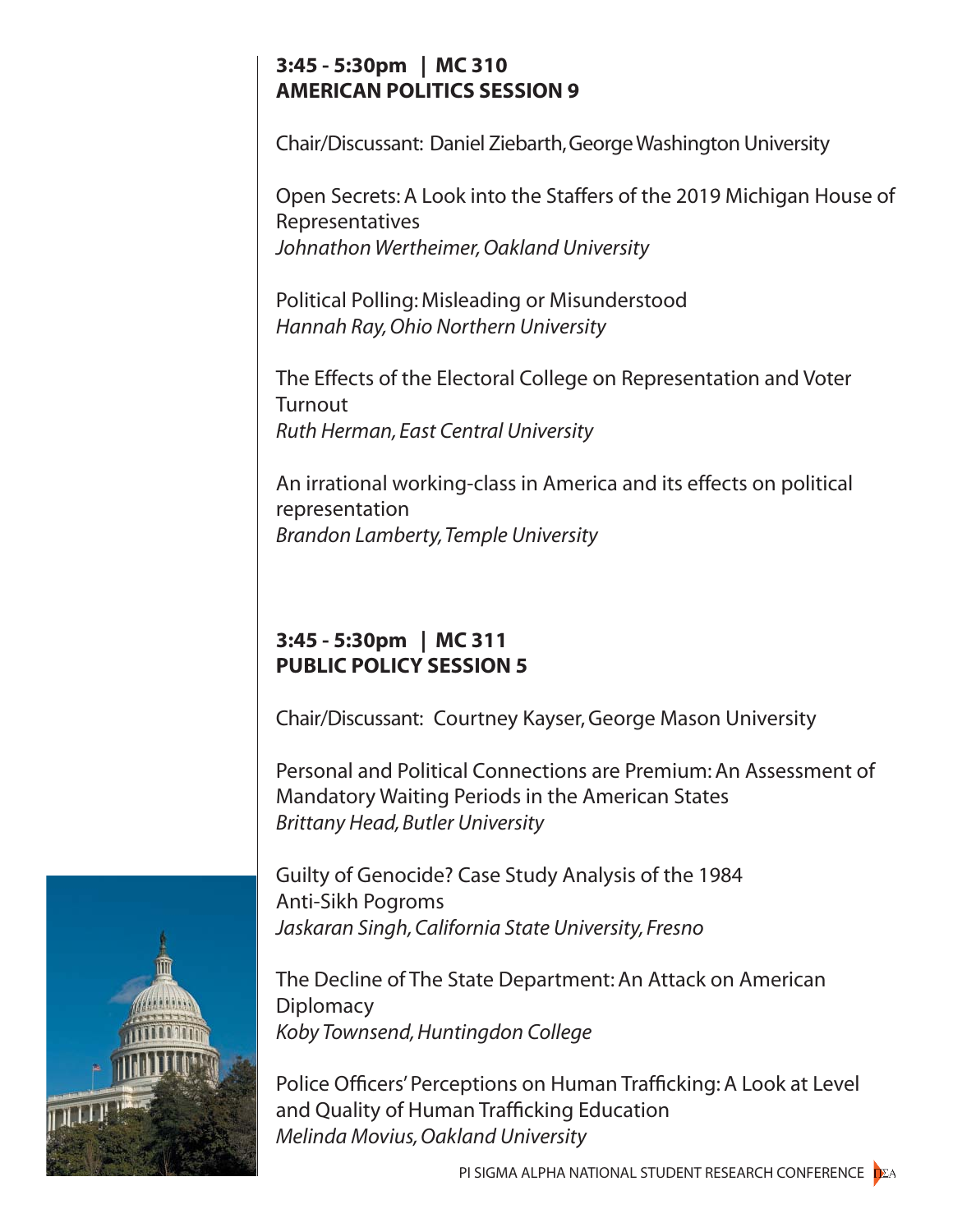#### **3:45 - 5:30pm | MC 403 INTERNATIONAL RELATIONS/COMPARATIVE SESSION 12**

Chair/Discussant: Samer Anabtawi, George Washington University

International Criminal Law and Non-Compliance: A Case Study of the Yemen Crisis *Quincy Standage, Drury University*

The Decline of Conventional War: How International Law Manages Non-Linear Threats *Sage Hagan, California State University, Chico*

Demise in Damascus: The Syrian Economy *Emily Ryan, Emmanuel College*

An Indirect Effect on Human Rights: US Foreign Aid's Influence on Judicial Independence *Bushra Bani-Salman, University of Kentucky*

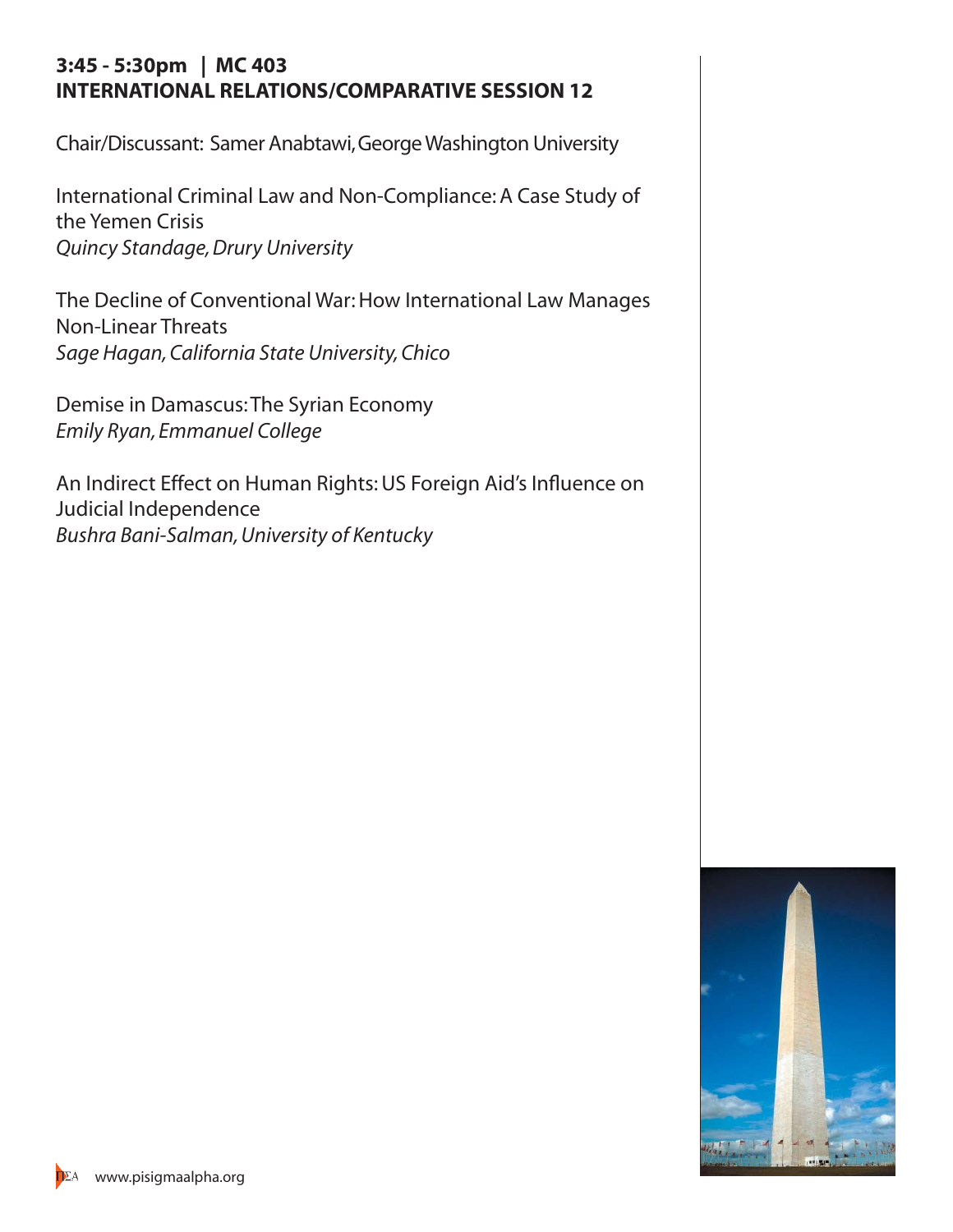#### **STUDENT BIOS**

**Moataz Abdelrasoul** is a senior at Youngstown State University, where he is studying political science with a focus on legal studies. He is the president of the Alpha Alpha Rho chapter of Pi Sigma Alpha at Youngstown State. He will be graduating in May and looks forward to entering law school upon graduation.

**Trueman Andrews-Gibson** is a junior at the University of Redlands, where he is double-majoring in political science and philosophy. He is the captain of the mock trial team and an editor of the student news publication, The Redlands Bulldog. After graduation, Trueman expects to attend law school to one day become a trial attorney.

**Keera Annamaneni** is a senior at Yale University, where she is studying political theory and human rights. She was the editor-in-chief of The Politic, Yale's political and cultural publication, and the managing editor of The Yale Historical Review. She ultimately hopes to receive a PhD in political theory.

Sebastian Aranguibel is a senior at Florida International University, where he will graduate with a major in political science and a minor in interna tional relations. In addition to Pi Sigma Alpha, he is involved with Sigma Iota Rho, the international relations honor society. After graduation, he hopes to work in Washington before pursuing a PhD and focus on democracy.

**Candela Arias Perez** is a senior at the University of Kentucky, where she studies international relations and political science with a focus on international law and human rights. She has been involved in different on-campus organizations, such as Leading Women of Tomorrow, and served as a resident advisor. She is currently completing an international business internship at Valvoline, Inc. She is very passionate about international law and hopes to enter law school after she graduates.

**Warisha Aslam** is a junior at Purdue University, where she is majoring in political science and minoring in

psychology. She is an editor for the *Journal of Purdue Undergraduate Research* and an intercultural communications partner for the College of Liberal Arts. Warisha aspires to attend law school after graduation and hopes to run for political office in the future.

**Tamia Baker-Johnson** is a senior at Mary Baldwin University pursuing degrees in political science and economics. She is student government president and vice president of the Pi Sigma Alpha chapter. Tamia would like to teach English overseas and ultimately attend the London School of Economics to conduct education policy research in propulsion of African-American communities.

**Bushra Bani-Salman** is a senior at the University of Kentucky, where she is studying political science with a focus on international studies and a certification in peace studies. She is head of campus outreach for Pi Sigma Alpha, head of the political science student advisory group, and group coordinator of Amnesty International on campus. She hopes to master in foreign service or foreign policy at a graduate school in Washington, DC while working in research or foreign policy.

**Andrea Bauer** is a senior at Temple University majoring in political science and secondary education and minoring in economics. She is currently a student-teacher in the School District of Philadelphia and plans to teach high school after she graduates. She also hopes to attend graduate school in the near future.

**Liz Baughman** is a senior at DePaul University, where she studies political science and philosophy. She fundraising chair for the Eta Gamma chapter of Phi Sigma Pi, a member of the Pi Sigma Alpha, and a peer research tutor at the DePaul Richardson library. She will be traveling to Thailand to teach English and sustainable building practices over the summer and continue clerking for Adelman & Gettleman, a professional corporation, before entering law school in the fall.

**Alexis Benitez** is a senior at East Central University, where he is major-

ing in political science. He serves as president of the Student Government Association on campus. He is currently interning for Senator James Lankford and will be attending law school in Fall 2020.

**Francesca Bergeret-Simpson** is a senior at Mary Baldwin University, where she is studying political science and economics with a focus on international development. She is the president of the Alpha Kappa Gamma chapter of Pi Sigma Alpha and helping to increase civic engagement on her campus. Francesca is currently an economic development intern with Shenandoah Valley Partnership and hopes to begin law school this coming fall.

**Olivia Bloss** is a senior at the University of Kentucky, where she studies political science and international studies. She has previously interned in Washington under Congressman Sanford Bishop. Olivia is currently interning with the Disney College Program in Orlando and hopes to pursue a graduate degree in public policy after she graduates.

**Sophie Brenits** is a senior in the Honors College at the University of Vermont, where she is majoring in political science and double minoring in environmental studies and gender, sexuality & women's studies. She currently serves as a resident counselor for the Northern Lights branch of the Howard Center, where she works with women under supervision of the Vermont Department of Corrections to help them transition from incarceration back into the community. She hopes to continue working in community-oriented jobs upon graduating.

**Aidan Burling** is a junior at the University of Wisconsin at Milwaukee, where he is studying political science. He is a new member of Pi Sigma Alpha and plans to run for office in UWM's chapter next fall. He hopes to attend graduate school after graduation.

**Amna Butt** is a senior at Temple University, where she is majoring in political science with a minor in English. She is currently interning at the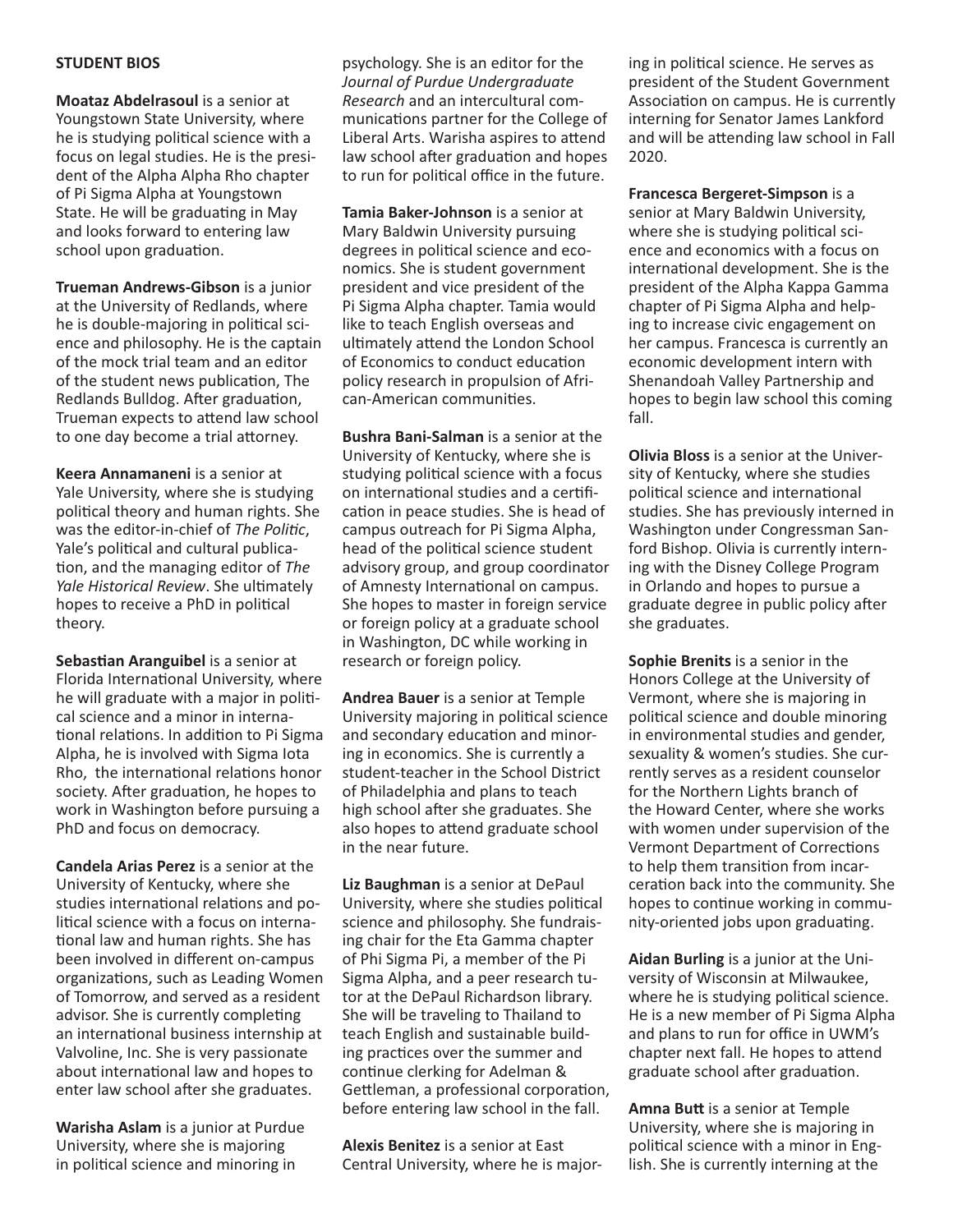University of Pennsylvania Think Tanks and Civil Society Program. After graduation, she hopes to pursue academia and apply to graduate schools.

**Derek Caramella** is a junior at Elmira College, where he is studying economics, business administration and political science with a concentration in public affairs. He is a research and development assistant at Pladis Global, where he helps to construct databases and information systems. He hopes to enter graduate school for data science after graduation.

**Meagan Carmack** is a senior at Drury University, where she is studying political science with a focus on research methods and comparative politics. She is the president of the Omega Eta chapter of Pi Sigma Alpha. She will enroll in a PhD program in political methodology and comparative politics in Fall 2020 and hopes to become a professor.

Luz Chavez-Gutierrez is a senior at the University of Wisconsin at Milwaukee, where she is studying political science, with an emphasis on law studies, and minoring in Spanish. She is the president of the Epsilon Xi chapter of Pi Sigma Alpha. She will be taking a gap year before pursuing law school.

**Sarrah Chouiakh** is a senior at Saint Anselm College, where she is majoring in international relations and minoring in French. She is the vice president of the International Relations Club and was inducted into Pi Sigma Alpha in Spring 2019. After graduation Sarrah hopes to take a gap year to gain professional experience before she applies to master's programs.

**Madison Cilk** is a senior in the Honors College at the University of Vermont. She studies environmental sustainability and political science. Following graduation, she hopes to attend graduate school in the Netherlands to study earth system governance.

**Colleen Dietz** is a senior at Bellarmine University, where she is studying political science, history and English. She is the secretary of Pi Sigma Alpha at Bellarmine. She is extremely involved

within the international student population on campus and serves as the director of the Global Peer Mentor Program. She is also the captain of the Bellarmine club swim team and the president of Bellarmine's chapter of the ONE Campaign. Colleen plans to work in higher education when she graduates. Her dream is to either go to law school or become active within international affairs.

**Lucas Dombroski** is a junior studying political science and legal studies at Nova Southeastern University. He is a member of the Pi Sigma Alpha and Alpha Chi national honors societies. After graduation, he hopes to attend law school.

**Jeremy Engel** is a senior at the University of Mary Washington, where he is studying political science with a focus in American government. He is a member of Phi Beta Kappa and a research associate at Mary Washington's Center for Leadership & Media Studies. He currently works as a part time intern in the office of Congressman Jamie Raskin and hopes to study constitutional law after he graduates.

**Naomi Forman-Katz** is a senior at Smith College, where she is studying government with a minor in statistical & data sciences. She has spent her summers interning in the Massachusetts State House, with reproductive freedom advocacy organization NARAL Pro-Choice Massachusetts, and with the Democratic political consulting group New Chicago Consulting. She hopes to pursue progressive political advocacy after she graduation.

**Samantha Fritz** is a senior at Youngstown State University, where she is studying philosophy and political science. She is heavily involved with YSU's moot court and ethics bowl teams. She hopes to enter into a dual JD/PhD program in philosophy, with a focus on political philosophy.

**Eleni Gaqo** is a senior at the University of Wisconsin at Milwaukee, where she is double-majoring in political science (with a law studies emphasis) and German and minoring in Spanish. She is the communications director of

the Epsilon Xi chapter and a member of the National German Honor Society. She immigrated recently to the US from Greece and she speaks five languages. She is a volunteer paralegal at her university's legal clinic and her future plans include attending law school after graduation and learning languages.

**Carla Garcia** is a senior at the University of Central Florida, where she is studying political science and economics, with a focus on the political economy of the Global South. She is the vice president of the International Relations Club at UCF and a teaching assistant in the economics department. She has recently applied to PhD programs in political science and plans to begin graduate school this fall.

**Isaiah Garcia-Morton** is a junior at the University of Wisconsin at Milwaukee, where he is studying political science with a minor in history. He serves on the Academic Misconduct Hearing Committee. Upon graduation he hopes to attend law school.

**Adrian Ghainda** is a senior at New Jersey City University, where he is studying political science, with a focus on international relations, and pre-law. He is the operations officer of the Pi Sigma Alpha chapter on campus. He is a seasoned competitor in school-wide competitions, having participated at the National Model United Nations Conference as NJCU's Head Delegate. He hopes to enter graduate school to study international relations.

**Sawyer Gilding** is a senior at the University of Wisconsin at Milwaukee, where he is studying international relations with a minor in political science. He is the vice president of the Epsilon Xi chapter. He will be working with the census, as well as at the DNC, and is planning on attending graduate school after graduation.

**Ajay Gill** is a senior at Oakland University, where he studies American political science, economics, French and history. He served as president of the Nu Omega chapter last year. He is currently working on a thesis examining the role of the media in Michigan's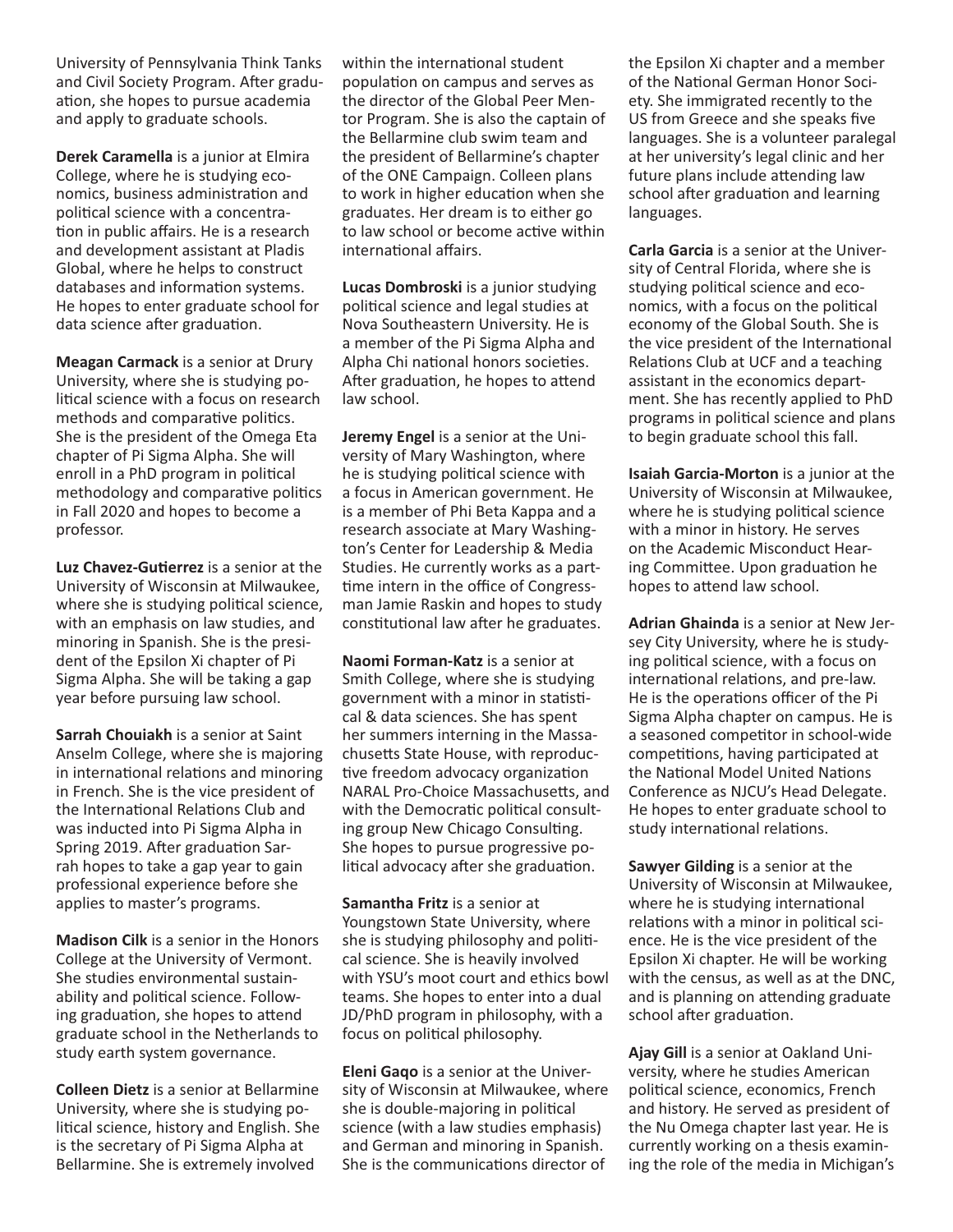2018 primary and general elections. Upon completing his undergraduate degree, Ajay hopes to study public policy at the graduate level.

**Sara Goodno** is a senior at Bentley University, where she is studying public policy and business. She is vice president of the Alpha Lambda Iota chapter and is also involved with Students Advocating Gender Equality and the Study Abroad Peer Advisors. After graduation, she hopes to work in policy in Washington, DC.

**Sage Hagan** is a senior at California State University at Chico, where he is studying international relations with a focus in international law and non-linear threats. He is the president of the Student Veterans Organization and the SALUTE Veterans Honors Society. He is graduating in Fall 2020 and hopes to enter law school in 2021.

**Zetta Hamersley** is a senior at Fort Hays State University, where she will be graduating with a BA in political science and a certificate in economics. She is the president of the Upsilon Omicron chapter. In the future, Zetta hopes to gain nonprofit and political experience before attending graduate school.

**Zach Handlin** is a senior at the University of Mary Washington, where he studies political science. His studies focus on institutional development, as well as education policy. He won the 2019 Alumni Award for Outstanding Rising Junior/Senior in Political Science. He works closely with UMW in its development of the Day on Democracy proposal, which aims to increase student civic engagement throughout the election season. After graduationhe plans on applying to law schools.

**Julia Hanley** is a junior at University of Wisconsin at Milwaukee, where she is studying political science. She is the secretary of the Epsilon Xi chapter of Pi Sigma Alpha. Her interests emphasize international relations. After graduation, she hopes to return to New York City— where she spent time studying in a United Nations program-and engage in an international

relations-related field.

**Natalie Hanson-Ross** is a senior at California State University at Chico, where she is studying international relations and journalism. She is an active Model United Nations delegate on campus. In addition, she has worked on her school's paper, *The Orion*, for three years, including serving as editor-in-chief for two semesters, and is currently the paper's business manager. She will also continue to work at the Chico newspaper, *Chico Enterprise-Record*, as a news reporter after graduation, and hopes to use her skills to work as a research and interna tional journalist studying international politics and immigration in the future.

Brittany Head is a senior political science and religion major at Butler University. She is currently completing an internship with the Center for Interfaith Cooperation in Indianapolis and hopes to pursue a master's in public administration starting in Fall 2020.

**Harrison Hemminghaus** is a junior at the Citadel, the Military College of South Carolina, where he is studying history and political science with a focus on international relations and military affairs. He is a member of Pi Sigma Alpha and Phi Kappa Phi on campus. He is a 2019 Parliamentary Fellow and will commission into the United States Army after he graduates. He also plans on entering law school one day.

**Kayla Henneberry** is a senior at Valdosta State University majoring in political science, minoring in economics and pursuing a European Union Studies Certificate. She is the president of the Model United Nations and the Alpha Beta Mu chapter of Pi Sigma Alpha. She will move to Washington, DC this summer to work full-time on Capitol Hill, and will begin classes for a master's in public policy in the fall.

**Ruth Herman** is a junior at East Central University, where she is studying counseling with an emphasis in services to the deaf, and political science. She is the vice president of the Rho Beta chapter. Although she has not yet decided, Ruth plans to go into either

political or legal advocacy after she graduates.

**Robert Herold II** is a junior at Boise State University, studying political science with an emphasis in international relations and comparative politics. He is currently working on several different research projects throughout the field of political science and hopes to continue onto graduate school after he graduates.

**Tiana Herring** is a senior at the University of North Carolina at Chapel Hill. She is studying political science and contemporary European studies, with a concentration in integration and enlargement. She is currently a paralegal at the largest criminal law firm in North Carolina. She has accepted a position as a research associate with the Prison Policy Initiative in Massachusetts following graduation.

**Abby Hill** is a senior at Bentley University, where she is majoring in marketing and minoring in politics and psychology. She is currently interning at the Suffolk County District Attorney Rachael Rollins' Office. Upon graduation she hopes to begin working in the non-profit sector to help expand voting rights and encourage increased voter turnout.

**Piper Horel** is a sophomore at the Honors College of Charleston majoring in political science and German, with a minor in Data Science. She is a Peer Facilitator at the College. Piper is a member of the Kappa Delta sorority and serves on the academic committee. After college, Piper would like to work for the US Government as a data scientist.

**Adam Horey** is a junior at Elmira College double majoring in history and political science and minoring in American studies. He is vice president of the Pi Sigma Alpha chapter. Adam has previously interned at a public relations firm and a higher education nonprofit, both located in Washington, DC. He hopes after graduating to earn his master's in public policy.

**Christine Hysell** is a senior at the University of Redlands, where she is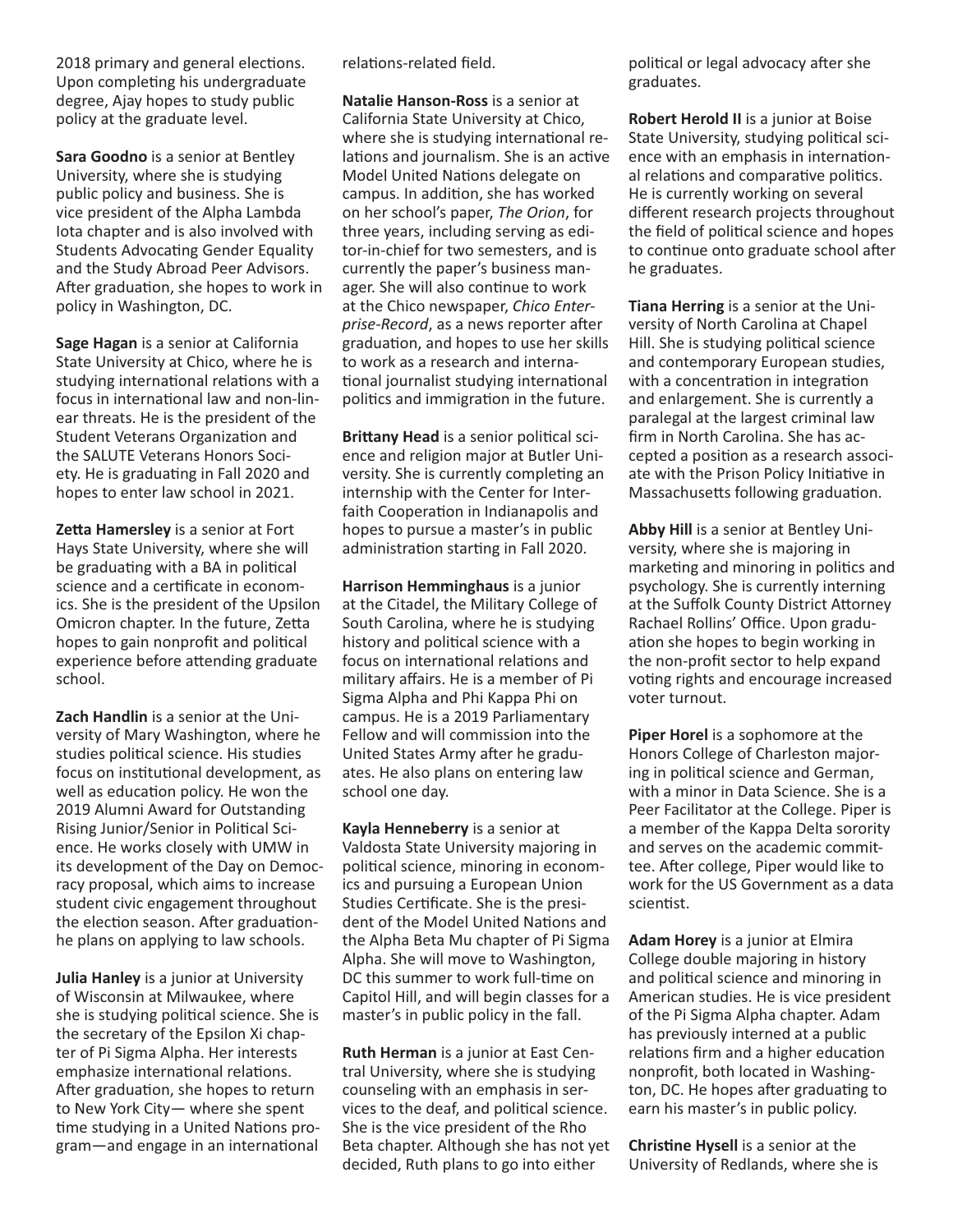double-majoring in public policy and theatre arts. After graduating, she is hoping to obtain a fellowship, working for a year before attending law school.

**Rebecca Jacobi** is a senior at the University of Mary Washington, where she is studying international affairs and women & gender studies. Rebecca is a current intern at Legal Aid Works, a non-profit law firm located in Fredericksburg, VA. After graduation, she plans on working on a political campaign before going to law school.

**Annie Jarman** is a senior at Brigham Young University, where she is studying political science with an emphasis on gender politics. She is a fellow at the Center for the Study of Elections & Democracy. She is hoping to attend graduate school and obtain a PhD in political science.

**Erin Jenkins** is a senior at Elon University pursuing a degree in political science, with minors in religious studies and criminal justice. On campus, she is an Honors Fellow, an executive intern for the VP of University Communications and an Admissions Events intern. After graduation, she plans to gain experience in a Philadelphia law firm before entering law school in Fall 2021.

**Emily Johnson** is a junior at Purdue University, where she is studying political science with a focus in public policy and American politics. She is an intern at the Center for C-SPAN Scholarship & Engagement this semester and she hopes to earn both a JD and a master's in public policy.

**Sarah Johnson** is a senior at Seton Hill University, where she is double majoring in history and political science and minoring in global studies. She is a writing consultant at Seton Hill's Writing Center and a member of the Seton Hill track and field team. Upon graduation, Sarah plans to attend a year-long internship before entering into a graduate history program.

**Sadie-Anne Jones** is a junior at the University of Alabama pursuing a degree in political science, with a concentration in human rights and social

justice, as well as a minor in French.

**Nicole Ogechi Kanma** is a senior political science major at the University of South Florida Honors College. She worked as a volunteer under Organizing For Action for the 2012 presidential campaign. Since then, she has served as a Field Organizer to the 2014 Charlie Crist for Governor Campaign, and recently interned with the ACLU of Florida's Public Policy Campaign in restoring former felony voting rights through Amendment 4. She is the president of the campus chapter for the United Nations Association of the USA and is a member of the Board of Directors for the United Nations of Tampa Bay. Nicole aims to attend graduate school to earn a dual JD/Master's in American studies.

**Muhammad Khan** is a senior at De-Paul University, where he is studying political science with a concentration on international politics. Muhammad's academic interests are in US foreign policy in the Middle East and US national security. Muhammad was a Congressional Intern at the US House of Representatives, where he worked on projects involving Muslim-American relations. Muhammad hopes to pursue a career in law enforcement with a focus in national security.

**Zeba Kokan** is a junior at Purdue University, where she is studying global studies and biopsychology. She is the president of the Muslim Student Association and the Director of Diversity and Inclusion for the Purdue Student Government. She hopes to pursue an MD/MPH after she graduates.

**Abby Korb** is a senior at Ripon College, where she is studying politics & government and psychology. She is the president of the Alpha Iota Pi chapter of Pi Sigma Alpha. She was recently an intern for Senator Tammy Baldwin (WI) and is an intern and research assistant for the Politics Department and Center for Politics and the People at Ripon. Upon graduation in May, she will be attending graduate school in Washington, DC for her master's of public policy with a concentration in Health Policy. She hopes to work as a Congressional/

Senate Staffer or Policy Analyst before running for public office.

**Anna Kuntz Presnall** is a junior at the University of Alabama at Birmingham, where she is studying international studies with a focus on conflict analysis and resolution. She is a member of the Global and Community Leadership Honors Program and is currently an intern at the Institute for Human Rights. After graduation, she hopes to earn her master's degree in conflict analysis and resolution.

**Brandon Lamberty** is a senior at Temple University studying political science with a focus on American politics and elections. He has done work for education policy research and is now an intern for a campaign fundraising firm. He is also taking part in the  $4+1$ Master's of Public Policy program at Temple University and hopes to work in Washington, DC after he graduates.

**Kacy Lane** is a senior at the University of Vermont, where she is studying political science and sociology. She is very involved in local and national politics, with an interest in the influence of changing social conditions on a particular political climate. She hopes to continue working with and learning from campaigns after graduating this May, and then later potentially pursuing a more specialized graduate education.

**Ella Lauer** is a recent graduate of Oakland University with a BA in political science and a minor in women and gender studies. During her time on campus, Ella held many positions, including outreach editor for Pi Sigma Alpha *Undergraduate Journal of Poli- - cs*, Wellness Ambassador and Undergraduate Admissions Ambassador. She was also involved with local political campaigns and grassroots organizing. Ella has a passion for healthcare accessibility and equitability, which has led her to the field of public health.

**Kyle Lehmann** is a senior at University of Mary Washington, where he is studying international relations with a focus on East Asian affairs. He is the president of the Pi Sigma Alpha chapter on campus, as well as his school's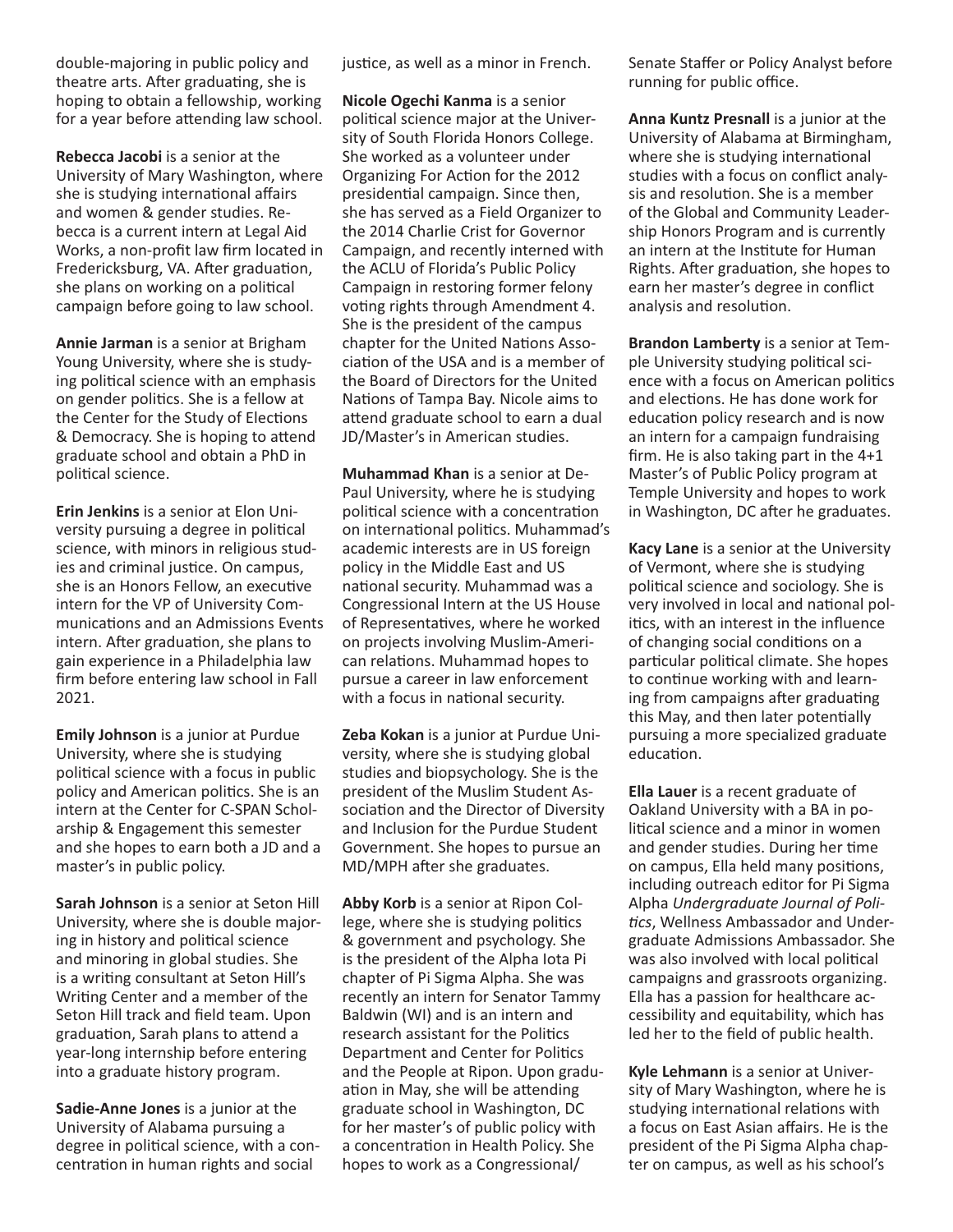International Relations Organization. He hopes to enter the US foreign service after he graduates.

**Emily Leibley** is a senior at Lebanon Valley College, where she is studying political science and history, with primary research focuses surrounding inequality and the opioid epidemic. She is the vice president of the Alpha Theta Omega chapter of Pi Sigma Alpha. Emily is the Class of 2020 Student Government secretary, and a member of the Theta Alpha Kappa and Pi Alpha Theta honors societies. She hopes to pursue a career in public health after graduation.

**Tom Lengel** is a senior at the University of Mary Washington, where he is studying international relations and French. He is the vice president of the Kappa Upsilon chapter of Pi Sigma Alpha. Upon graduation, he intends to work in the field of international development and eventually attend graduate school.

**Danylo Leshchyshyn** is a sophomore at University of Maryland at Baltimore County. He is pursuing a dual major in history and political science, with special focus on Ukrainian and eastern European studies. He is a member of the Humanities Scholars Program and the Honors College at UMBC, as well as the treasurer of the Autism Spectrum Student Association. He plans on doing a semester abroad in the National University of Ireland, Galway in Fall 2020. After he graduates, he hopes to participate in the Fulbright Student Program and eventually pursue a doctorate in graduate school.

**Noah Logan** is a senior at Lebanon Valley College, where he is majoring in political science and minoring in law & society. He is currently a full-time Intern at Greenlee Partners, a lobbying firm in Harrisburg, PA. After graduation, he hopes to pursue a career in government affairs.

**Marc Maling** is a senior at Temple University, double majoring in political science and global studies on a security track. He is also minoring in Arabic. Marc spent the Fall 2018 semester in Rabat, Morocco and the Fall 2019

semester in Washington, DC interning with the State Department. He hopes to enter the intelligence or defense industry after graduation and attend graduate school shortly after.

**Francesca McCallister** is a senior at Purdue University majoring in political science and public policy. She is the president of the Delta Omega chapter and has been involved in Pi Sigma Alpha since her freshman year. She studied abroad in London in Spring 2019 and collected her research while interning for a member of the UK Parliament. Last month, she participated in an international conference on foreign policy and economics in Santiago, Chile. After graduation, she plans to pursue a career in international relations and diplomacy.

**William F. McCann** is a senior at Union College, where he is studying political science and economics with a minor in classics. He serves as the president of Union's Pre-Law Society, the director of the Library Research Fellowship, and the student manager of Ephemeris, the undergraduate magazine of philosophy. He currently works for AYCO Goldman Sachs as an intern on the Investment Professionals team. His main areas of interest include government affairs, data analytics, and economic development.

**Elizabeth Miller** is a junior at William & Mary, where she is studying international relations and history. She is co-president of the W&M chapter of Amnesty International and has been conducting research on the Republic of Georgia since January 2019. This summer, she will participate in the W&M DC Summer Institute on "Leadership & Community Engagement."

**Melinda Movius** is a senior at Oakland University studying political science and Spanish. She has served one term as an editor on the Pi Sigma Alpha *Un*dergraduate Journal of Politics. She is also the president of Oakland University's anti-human trafficking organization, Freedom Fighters 6.12. She hopes to enter the field of anti-human trafficking full-time after graduation.

**Anna Nars** is a senior at Bellarmine University, where she is majoring in political science and economics. She is the president of College Democrats on campus and the vice president of the Bellarmine Mock Trial Team. She hopes to enter law school after she graduates this May.

**Selma Newbill** is a junior at the University of Southern Mississippi, where she is majoring in political science and English. She is the president and founder of the Sexual Assault Preven tion Ambassadors, a senator for the Student Government Association, and is a member of the Honors College. She is a member of the Harvard Kennedy School's PPLC cohort of 2019 and will be a Global Diversity and Inclusion Policy Intern in Portland, Maine this summer. Selma hopes to attend graduate school for public policy after she graduates.

**Nicole Newman** is a senior at the College of Saint Benedict/St. John's University, where she is studying biochemistry and political science. She is a member of the soccer team, a political science student assistant and researcher, and previously a student researcher in the chemistry department where she concentrated on antibody and antigen interactions. In past summers, Nicole has interned for UsAgainstAlzheimer's and Children's Cause for Cancer Advocacy based in Washington, DC.

**Curtis Newton** is a junior at the University of New Hampshire, where he is studying political science and international affairs. He has been involved in multiple research groups at the Horton Social Science Center, studying presidential history and state senate races. He interned with Senator Jeanne Shaheen's office and hopes to work in constituent services. **Kris Nine** is a junior at the University of Vermont, where he studies political science with a focus in political theory. Kris is a huge Harry Potter fan and avid consumer of podcasts. He hopes to work in law, journalism or politics after graduation.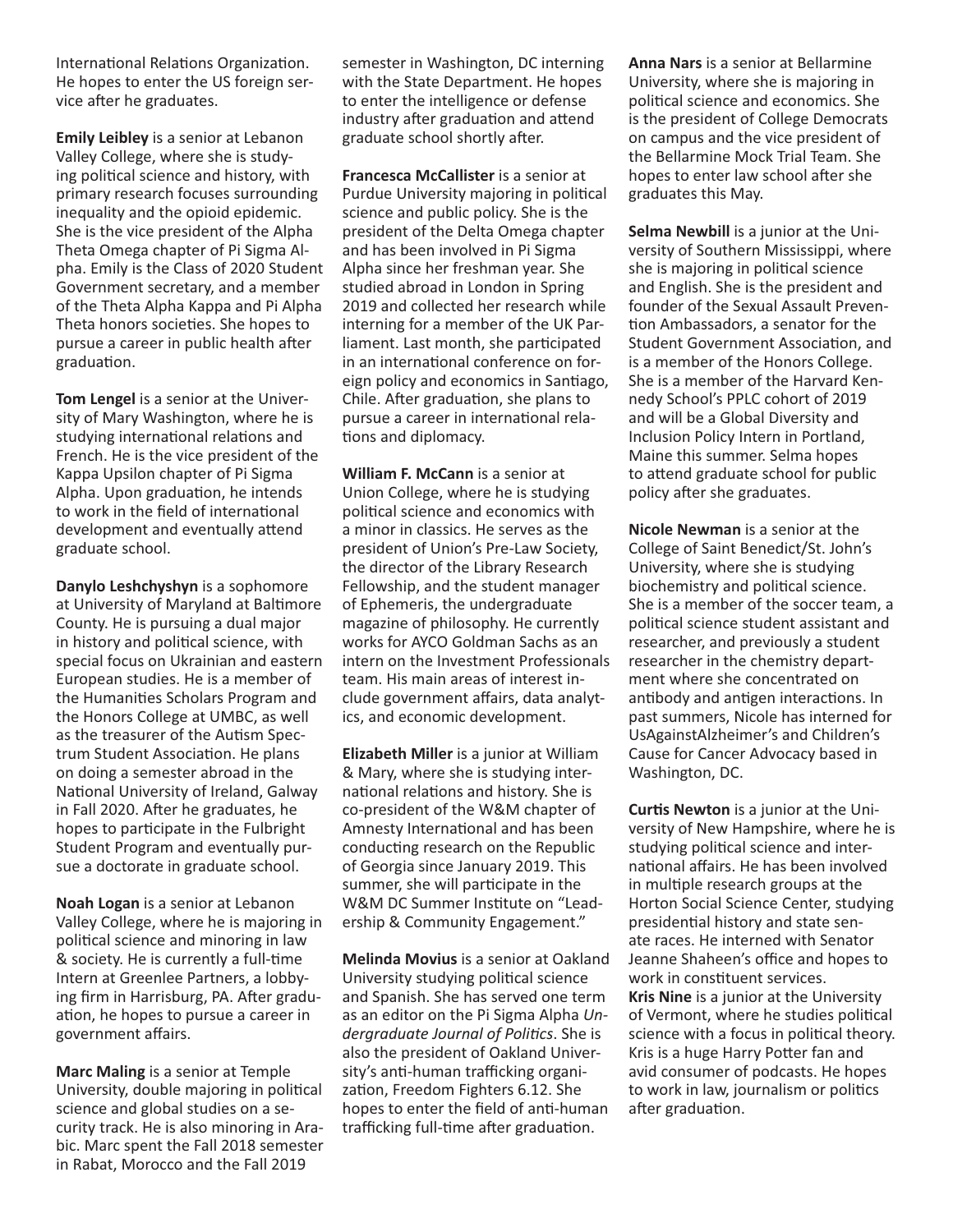**Bianca Palese** is a junior at Elmira College, where she is studying interna tional relations and human services. She recently completed an internship with the Department of State and hopes to return for a career soon. After graduation, she plans to enter the Peace Corps with a position in youth development.

**Allyson Parco** is a senior at California State University at Northridge, where she is majoring in political science with a concentration on law and society. She has participated in Model United Nations, DC Internship Program and the Political Science Student Association. She hopes to attend graduate school to further pursue her research interests of political and economic development, international relations and electoral processes.

**Kyle Peraino** is a recent graduate from Oakland University. He has a BA in political science with a minor in history. Kyle is currently studying for the LSAT with hopes of starting law school in Fall 2021 specializing in environmental law.

**Lauren Perez** is a senior double majoring in communications and political science at the University of Mary Washington. Her studies focus on domestic politics, public opinion and political rhetoric as well as mass media political communications.

**Emily Provencher** is a senior at Saint Anselm College, where she is studying politics and communication. She works in her college's Center for Community Engagement and runs a program focused on involving youth in civic engagement. After she graduates, she hopes to complete a year of service in the Manchester, NH community and then work in public policy.

**Maryum Qasim** is a senior at Connecticut College, where she is studying international relations with a focus on disarmament and security studies. Maryum is a scholar with the Center for International Studies and Liberal Arts at Connecticut College and is the president of the Student Government Association on campus. Maryum is a student researcher on the responsible

use of armed drones and UAV technology and plans on continuing her research after she graduates.

**Mateo Ramirez** is a sophomore at Purdue University, where he is studying political science and communication. He is vice president of the Delta Omega chapter. He will be studying and interning in Sydney, Australia this summer and hopes to enter law school after graduation.

**Pravina Ravichandran** is a junior at Purdue University, where she is studying political science with a focus on human rights. She works with a local immigration clinic in the Lafayette area and hopes to enter law school for human rights law after she graduates.

**Hannah Ray** is a senior at Ohio Northern University, where she is studying political science and statistics. She is the vice president of the chapter of Pi Sigma Alpha on campus. She is a Newman Civic Fellow and plans to enter the workforce after her graduation in May.

Kaitlyn Reed is a junior political science and pre-law major at Lebanon Valley College. As well as obtaining her bachelor's degree, she is further studying with the University of London to obtain a certificate in Higher Education in the Common Law. After college, Kaitlyn plans to attend law school and work towards becoming a defense attorney. Kaitlyn is interning for the Commonwealth Foundation in Harrisburg, PA. She is also a member of Lebanon Valley College Women's Volleyball team.

**Hannah Reid** is a junior at Purdue University, double majoring in political science and global studies with a minor in economics. She is currently the marketing director of the Delta Omega chapter of Pi Sigma Alpha. This summer, Hannah hopes to study and intern abroad in the London Parliament. In the future, she plans to attend graduate school and study sustainable community development and microfinancing.

**Annie Reisenwitz** is a senior from Temple University, where she studies political science and Spanish. She has focused her research on Latin American energy economics and resource management. While she was president of her university's Political Science Society, Annie also completed research about hydropower in Quito, Ecuador and interned for a solar panel engineering firm in Alicante, Spain. After graduation, she hopes to pursue a career in energy policy and community development.

Alessandra Restifo is a senior at Temple University, where she majors in political science and global studies. Much of her work has focused on human migration and security. After interning with the Foreign Policy Research Institute and World Affairs Council this year, she hopes to pursue a career in foreign policy-based research after graduation.

**Belen Rodriguez** is a senior at Florida International University, where she is studying international relations and political science with a certificate in global media communications. She will be attend graduate school at the London School of Economics. Belen will study political science and earn her master's in politics and communication.

**Morgan Rowe** is a senior at Temple University, where she is majoring in political science and English. She has completed an internship at the U.S. Department of Commerce and is currently the assistant Speech and Debate Coach for her old high school. Her short-term goal is to complete a fellowship abroad after she graduates.

**Morgan Rutkowski** is a sophomore at Fort Lewis College in Durango, Colorado, where she is double majoring in political science and psychology with a minor in forensic science. She will be attending a field school for clinical psychology at the Colorado Mental Health Institute, a psychiatric hospital, in Pueblo, Colorado in Summer 2020. Additionally, she has an internship for the Forensic Unit at the International Criminal Court in the Hague, Netherlands during the 2021-2022 academic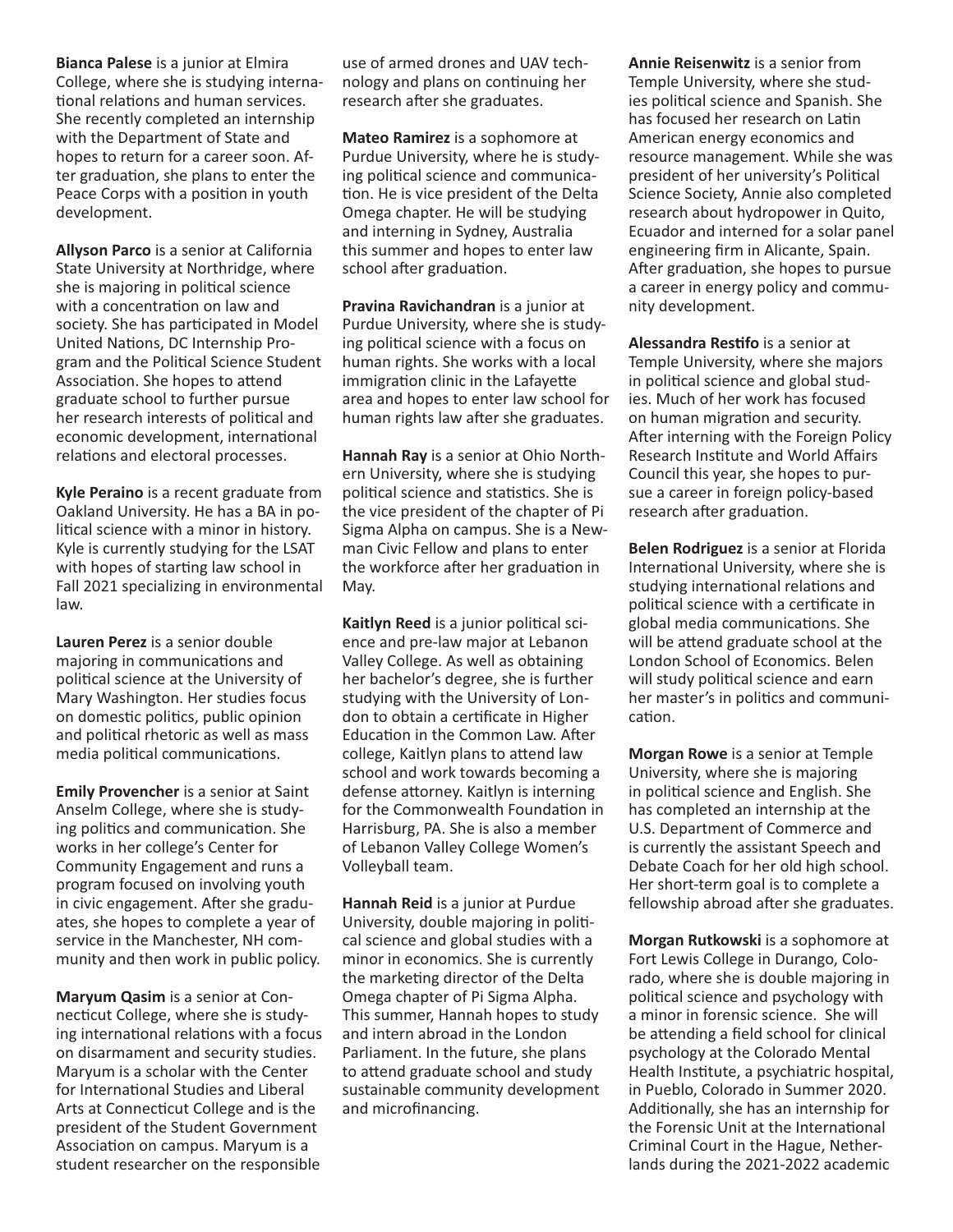school year. Ultimately, she hopes to go to graduate school to get her PhD in clinical psychology, and possibly a law degree, to become a forensic psychologist.

**Brady Ryan** is a senior at Bentley University, where he is studying economics with a minor in public policy. He is the secretary of the Alpha Lambda Iota chapter of Pi Sigma Alpha. He has worked as an intern at ActBlue in Somerville, MA since September and hopes to continue working in the field of public policy and/or communica tions upon his graduation in May.

**Emily Ryan** is a senior at Emmanuel College, where she is studying international studies and economics. She is currently an intern at the Irish Interna tional Immigrant Center in Boston and hopes to continue work in a similar field after graduation.

**Makayla Salas** is a senior at the University of Vermont, where she is studying political science and philosophy. Last summer, she had the privilege of working for the US Senate. She is very involved with satirical writing and hopes to one day write for The Onion.

**Shayla Sanders** is a graduate from Oakland University, where she studied political science with a double minor in public relations and communications. She belonged to three national honors societies: the Honors College, Alpha Lambda Delta, and Pi Sigma Alpha. She was also part of the track team for three years in which she competed as a Division I athlete. She is currently studying for the LSAT while working at a law firm and has hopes to enter law school in Fall 2020.

**Rebecca Shea** is a senior at Saint Anselm College studying both politics and English with a minor in gender studies. She is also on the Varsity Women's Lacrosse team. Rebecca plans to attend law school next fall.

**Amanda Shie** is a sophomore at Purdue University, where she is studying political science and Asian studies with a focus on international relations. Following her graduation, she hopes

to pass the Foreign Service Officer Test and enter foreign service.

**Jaskaran (Jassi) Singh** is a senior at California State University at Fresno, where he is majoring in political science with a focus on legal studies. He is the treasurer of the Alpha Delta Beta chapter of Pi Sigma Alpha, a Sigma Alpha Lambda scholarship member, and a nationwide Fresno State Moot Court competitor. Jassi will be graduating with honors from the College of Social Sciences with a legal studies certificate. To financially support his academic journey, Jassi has worked full-time at his local CVS Pharmacy for three years and has been awarded scholarship awards from the Maddy Legislative Intern Program, Karl Buckman Memorial Scholar, Fresno COSS, etc. In Summer 2020, Jassi will study abroad in the Himalayas and visit Amritsar, India, the region that was his focus in his undergraduate thesis. He intends to take a gap year after graduation before entering law school in Fall 2021.

Kat Sittenauer is a senior at Drury University, where she is studying political science with a focus on American poli tics. She is the treasurer of the Omega Eta chapter of Pi Sigma Alpha at Drury. She currently works for the City of Springfield in the City Attorney's office and she will be entering law school in August 2020.

**Jakee Smith** is a junior at the University of Arkansas at Monticello, where she is studying political science and accounting. She is the president of the Alpha Eta Omicron chapter of Pi Sigma Alpha. She will begin her senior year at UAM this fall and hopes to attend graduate school for a master's in public administration after she graduates.

**Jonathon Smith** is a senior at Baldwin Wallace University, where he is studying political science and history. He is the president of the Mu Zeta chapter of Pi Sigma Alpha. He has served as the editorial assistant for the *Journal*   $of$  Information Technology and Politics since April 2019 and hopes to attend graduate school for political communication after graduation.

**Matthew Solomon** is a senior at Saint Anselm College, where he is studying politics with a focus on conflict resolution in global politics. He is a co-chair of the New Hampshire Institute of Politics' Ambassador Program, as well as the president of the school's LG-BTQ+ alliance. He has spent the past four years studying conflict resolution and LGBTQ+ rights progression and has applied these to his work at Saint Anselm College, both in academia and in policy change on campus. He hopes to continue his work in international LGBTQ+ rights progression after he graduates.

**Haydee Soriano** is a junior at New Jersey City University, where she studies political science with a focus on international relations. She is also working towards another major of psychology with a focus on developmental psychology. With heavy involvement in her academics and competitions, such as the American Mock Trial Association Regionals and the National Model United Nations Conference, she strives to carry over every experience into her next educational journey by attending law school. She is set on working towards a career in law, specifically in immigration.

**Grace Spoerner** is a senior at Purdue University, where she is studying political science, public policy and Chinese studies. She is an active member of Chi Omega Fraternity, Pi Sigma Alpha, Purdue Liberal Arts Student Council, and recently interned for the United Kingdom House of Lords, where she assisted with Brexit-related legisla tion. Upon graduation, Grace hopes to work within the financial sector.

**Quincy Standage** is a senior at Drury University, where she is studying international relations and history focusing on Middle Eastern studies and Medieval and Renaissance studies. She is a part of the Drury University Honors program and is involved in both political science and history honors societies. Upon graduation, Quincy is looking to attend law school.

**Hannah Stevens** is a recent graduate from San Diego State University, where she studied political science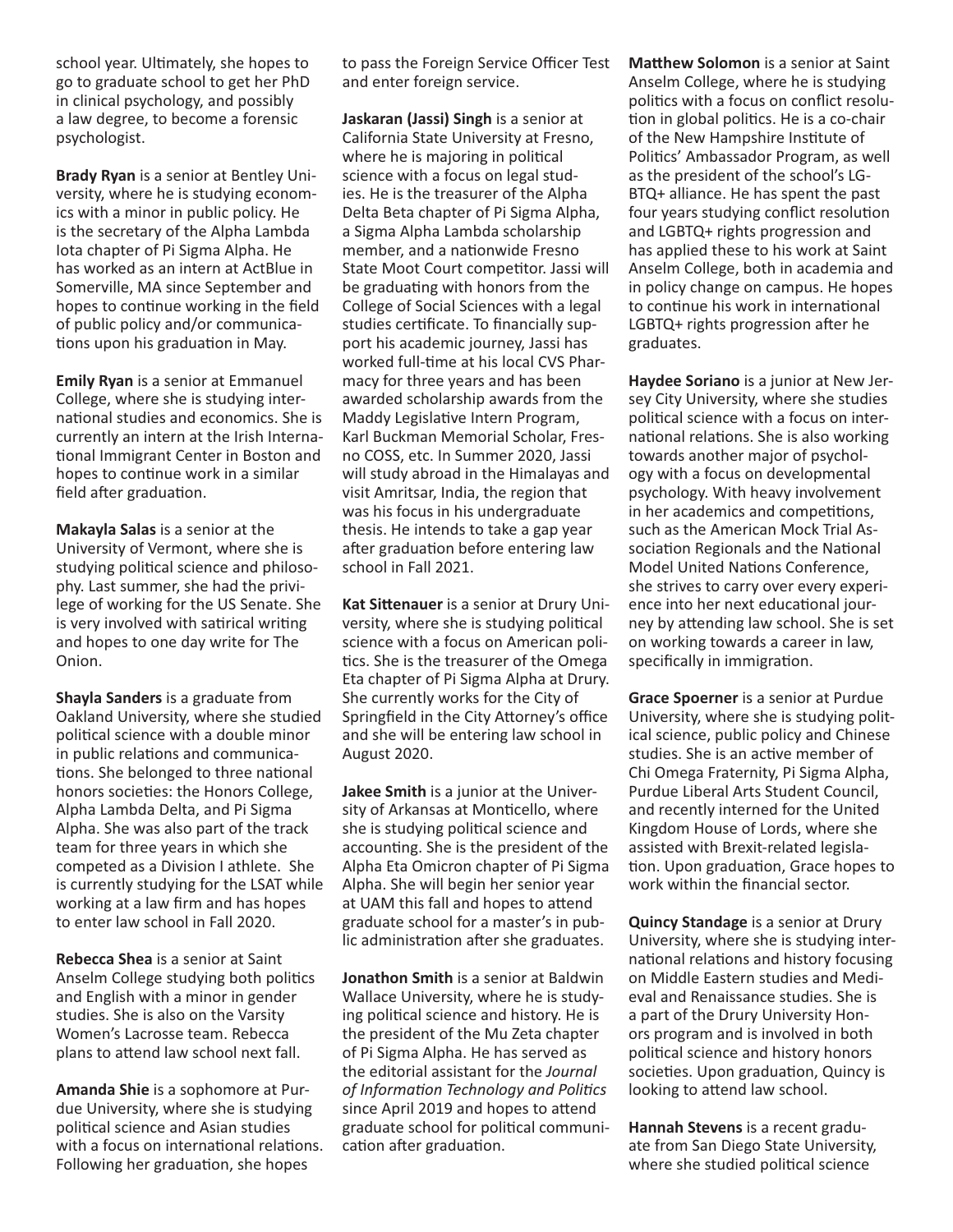and minored in sustainability.

**Elizabeth Sutterlin** is a senior at the College of William & Mary, where she is double majoring in international relations and post-Soviet studies. This past summer, she worked with the Good Governance Initiative and conducted research into e-petition platforms as a Summer Fellow for W&M's Global Research Institute in Tbilisi, Georgia. She hopes to work in Washington, DC after her graduation in May before pursuing graduate school.

**Nathaniel Sweet** is a senior at the University of South Florida, where he is studying political science with a minor in education. He was formerly the president of USF College Democrats and is currently the Opinion Editor for the Oracle, USF's student newspaper. He hopes to work in the nonprofit sector before going to graduate school.

**Gurgen Tadevosyan** is a senior at New York University. He is currently residing at NYU Abu Dhabi, where he studies the political thought of the UAE unification. He is a laureate of the National Association for Armenian Studies and Research contest honoring President Vartan Gregorian, and is a member of the Armenian Assembly of America in Washington, DC. He previously worked at the Mesrop Mashtots Institute of Ancient Manuscripts, Armenian National Institute, the Government and the National Assembly of Armenia.

**Alison Tinker** is a senior at Westminster College, where she is majoring in political science with a minor in fine art. She fulfilled the role of Program-Operations Intern with the Global Peace Foundation in Summer 2019 and hopes to continue work with a non-profit or serve her community through involvement in local government after she graduates.

**Jacob Tomory** is a senior at Youngstown State University studying philosophy and political science. He is the vice president of the Alpha Alpha Rho chapter of Pi Sigma Alpha. Jacob is also a member of the Youngstown State University ethics bowl and moot court teams. After graduation, Jacob will be attending law school.

**Koby Townsend** is a junior at Huntingdon College, where he is majoring in political science with minors in business administration and public policy. He is the president of the Alpha Lambda Lambda chapter of Pi Sigma Alpha and is junior class president of the Student Government Association. He plans on attending graduate school for a master's in economics or public policy.

**Chris Verrill** is a senior at Wake Forest University, where he is a double major in English and political science. He is a member of the Pi Sigma Alpha, Omicron Delta Kappa, and Sigma Tau Delta honorary societies. After graduation, he hopes to teach abroad and then pursue a graduate degree.

**Natalia Villegas** is a senior at California State University at Chico, where she is studying legal studies. She is a member of the Upsilon Delta Chapter of Pi Sigma Alpha on campus. She is graduating this May and is planning on going to law school in the future.

**Tate Volbrecht** is a senior at Boise State University, where he is studying political science with an emphasis on political philosophy and public law. He is the treasurer of the Xi Chi chapter of Pi Sigma Alpha on campus. He is a legal clerk at a Boise-based law firm and hopes to enter law school after he graduates.

**Christina Walker** is in her third year at Oakland University, where she is studying international relations and French. She is the content editor of the Pi Sigma Alpha Undergraduate Journal of Politics and vice president of the Nu Omega chapter. Her other research includes democratization, security and conflict.

**Isabel Wallace** is a senior at St. Olaf College, where she is studying political science, Asian studies and Japanese. She is the president of Asian Studies in Action, a discussion-based group, and tutors Japanese. She is interested in international political economy and sustainable development.

**Johnathon Wertheimer** recently graduated from Oakland University with a degree in political science. He is employed in the Michigan House of Representatives, where he serves as the Director of Constituent Services for State Representative Brenda Carter.

**Jane Wiesenberg** is a senior at Union College with a double major in political science and sociology. On campus, she is a member of the Zeta Upsilon chapter of Pi Sigma Alpha, a past participant in the political science department's Washington, DC term abroad, and the editor-in-chief of the sociology newsletter. She will graduate in Spring 2020 and hopes to attend graduate school.

**Hannah Yingst** is a junior at the University of Alabama at Birmingham. She is studying economics and political science, with a focus on international relations. Her interests are within conflict resolution and peace, and she is on the committee for Students for Human Rights. She hopes to pursue a graduate degree related to this field after she graduates.

**Beatriz Zafra** is a senior at the University of South Florida, where she is studying Political Science and Statistics. She has been involved with multiple campaigns in the Tampa Bay area and currently interns under the Vice Chairman of the Hillsborough County Commission. After graduation, she plans to enter an urban planning graduate program.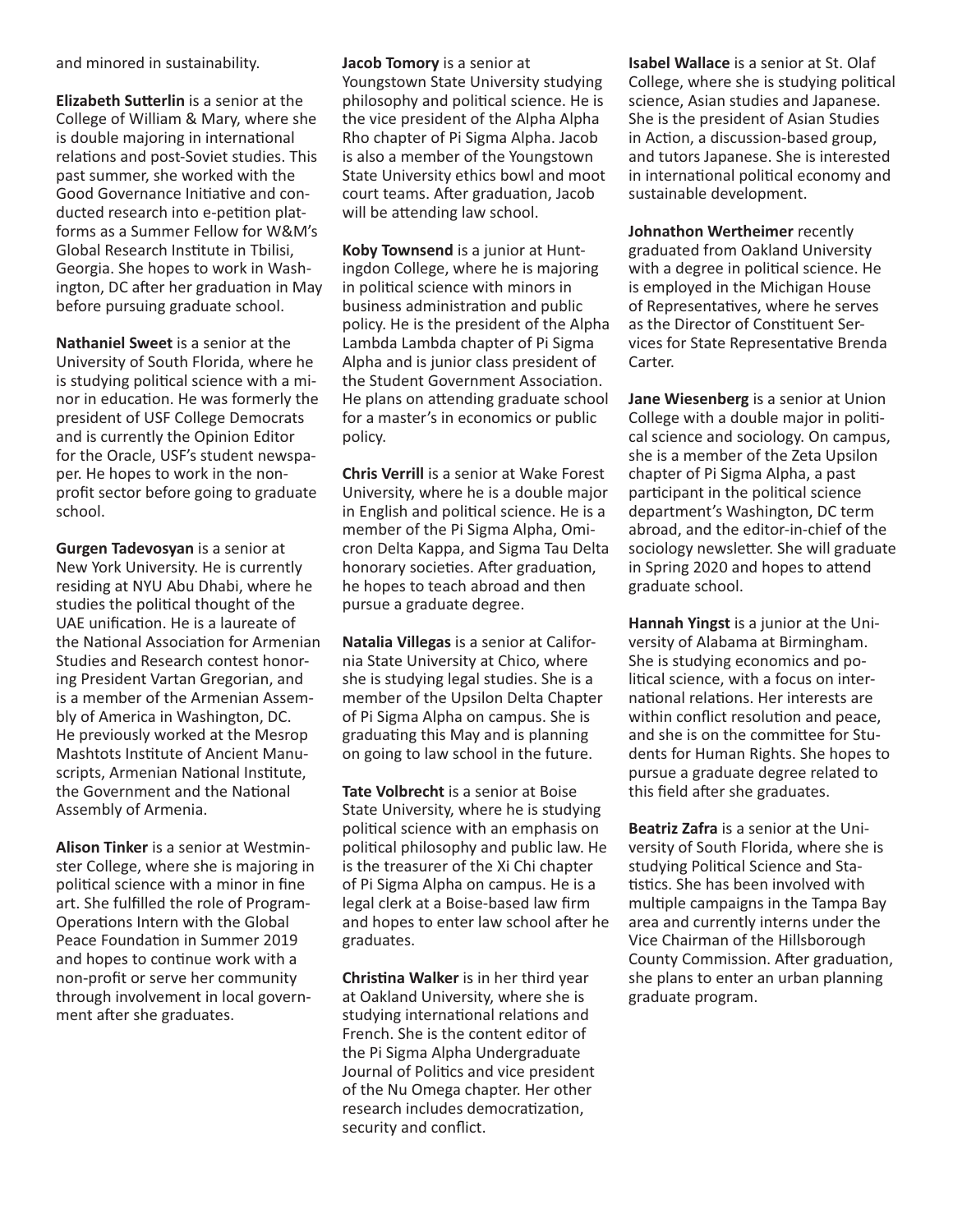

### **ONE HUNDRED YEARS OF PI SIGMA ALPHA**

In December 1919, members of the government department at the University of Texas, Austin gathered for their monthly faculty meeting. In addition to traditional business, the concept of a new political science honor society emerged. The task was handed to Professor C. Perry Patterson and over the course of the next year he set the foundation for what was to become Pi Sigma Alpha, the national political science honor society.

The Alpha chapter of Pi Sigma Alpha was formally chartered in October 1920. The first class of members were undergrads and graduate students and included a future Supreme Court Justice and U.S. Attorney General, a future U.S. Ambassador, a handful of future attorneys, and a number of other interesting individuals. Patterson set out to build the organization and added the University of Oklahoma (Beta) and the University of Kansas (Gamma) the following year. By end of the decade 14 chapters had emerged. Patterson served as president of the organization until 1932 and remained a driving force around its expansion.

Today, Pi Sigma Alpha hosts chapters on nearly 850 campuses and has inducted more than 300,000 members. Its rolls feature national, state, and local political leaders. Through these 100 years there have been many changes but neither the mission of the organiation or the quality of the young men and women inducted has changed. Each year those who have acheived academic excellence are inducted and display the same passion for politics and policy. Like those who first joined, today's student strives to uphold the purpose of Pi Sigmaa Alpha first described in 1919: "to encourage the scientific and practical study of problems of government, to foster reforms in our governmental machinery, and to aid in the education of the electorate in problems of government."